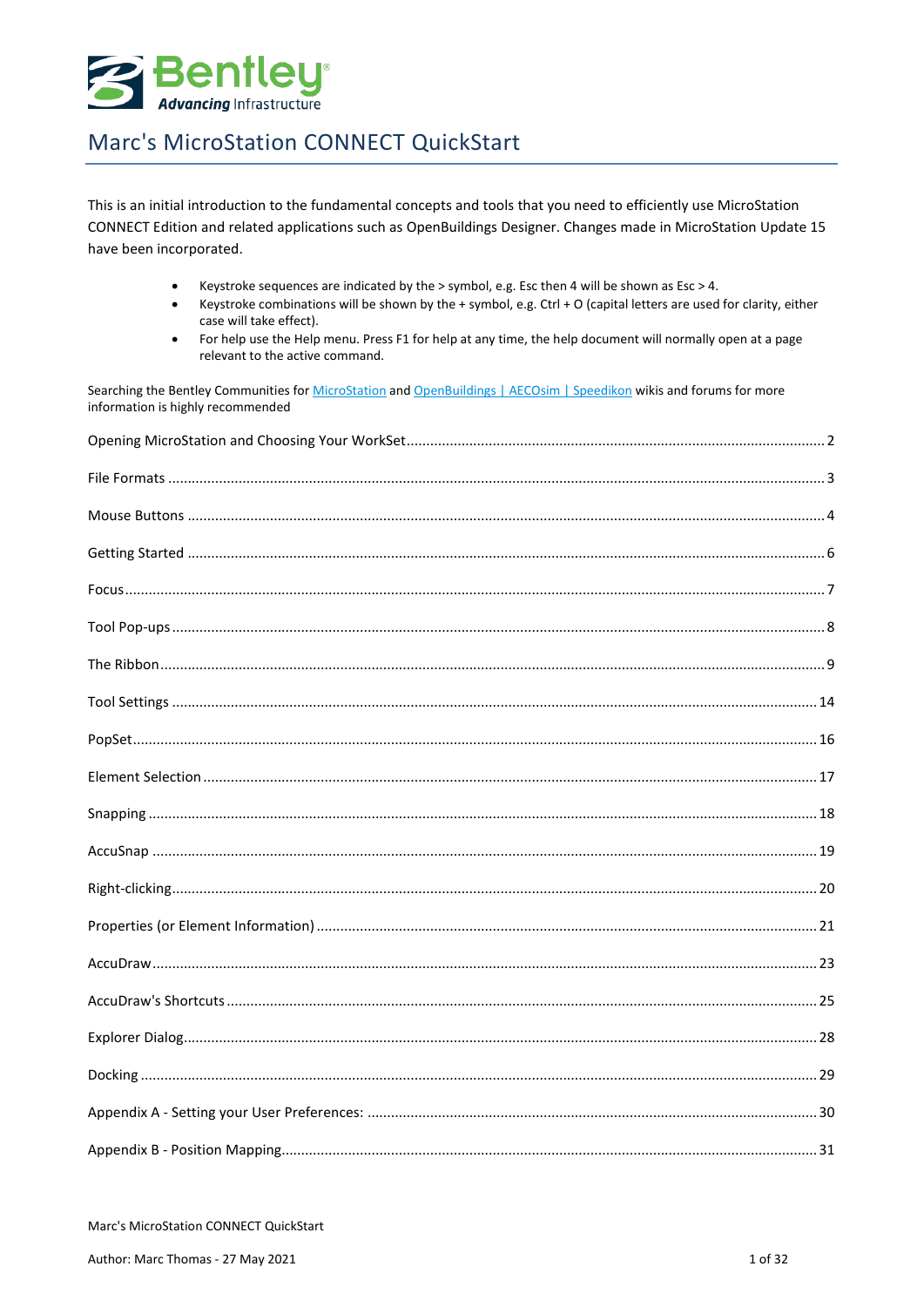

## <span id="page-1-0"></span>**Opening MicroStation and Choosing Your WorkSet**

It is always best to open MicroStation from a shortcut rather than by double clicking a file. This is because there are many settings that are WorkSet specific such as paths to reference files, default output locations and WorkSet specific libraries.

Note for V8i users: a V8i Project is now a WorkSet, WorkSets are contained in WorkSpaces.

On opening MicroStation you are brought to the Work page where you can select your WorkSpace, WorkSet and open or create a file.:

| <b>Recent WorkSets</b>                           | <b>MicroStation CONNECT Edition</b>                                                                                                                                              | $\Box$ $\times$ |
|--------------------------------------------------|----------------------------------------------------------------------------------------------------------------------------------------------------------------------------------|-----------------|
| 2020 Projects<br>i SMB 2020 002                  | WorkSpace<br>WorkSet<br>SMB 2020 001 +<br>2020 Projects *                                                                                                                        |                 |
| 2020_Projects<br>SMB 2020                        | 88<br>Properties *<br><b>Recent Files</b>                                                                                                                                        |                 |
| Campus <sub>-01</sub><br>Campus 01_B1            | Name<br>SMB 2020 001<br>3D_ConceptModel_001.dgn<br>Description<br><br>D:\_SMB\SMB_Projects\2020_Projects\SMB_2020_001\dgn\<br>WorkSpace<br>2020 Projects<br>Modified: 29/04/2021 |                 |
| 2021_Projects<br>i SMB 2021 002<br>2021_Projects | junk.dgn<br>ProjectWise Project Properties<br>D:\_SMB\SMB_Projects\2020_Projects\SMB_2020_001\dgn\<br>No project attached.<br>Modified: 11/05/2021                               |                 |
| i SMB 2021 001<br><b>IL Campus 01</b>            | <b>Show All Properties</b><br>3dtest.dgn<br>✍<br>D:\ SMB\SMB_Projects\2020_Projects\SMB_2020_001\dan\                                                                            |                 |

It is even more important in CONNECT Edition that the correct WorkSet is selected before working on your designs.

The Work Page shows recently used WorkSets on the left, recent files in the active WorkSet and their properties in the centre and the WorkSet properties on the right. See the CONNECT Edition help page tilted 'Using Work page' for more information on the features available here.

Creation of WorkSpaces and WorkSets is normally manged by a CAD system administrator. However, for smaller organisations we have wizards that can be used to create both. Please see the help topics 'Create WorkSpace Dialog' and 'Create WorkSet Dialog' for more information.

Once MicroStation is open click the ribbon File tab to go to the Backstage where you can open other files. Selecting the Close item will return to the Work Page.

*The Welcome Page present prior to Update 13 has been replaced by the Help tab and Title Bar pop-down menus:*

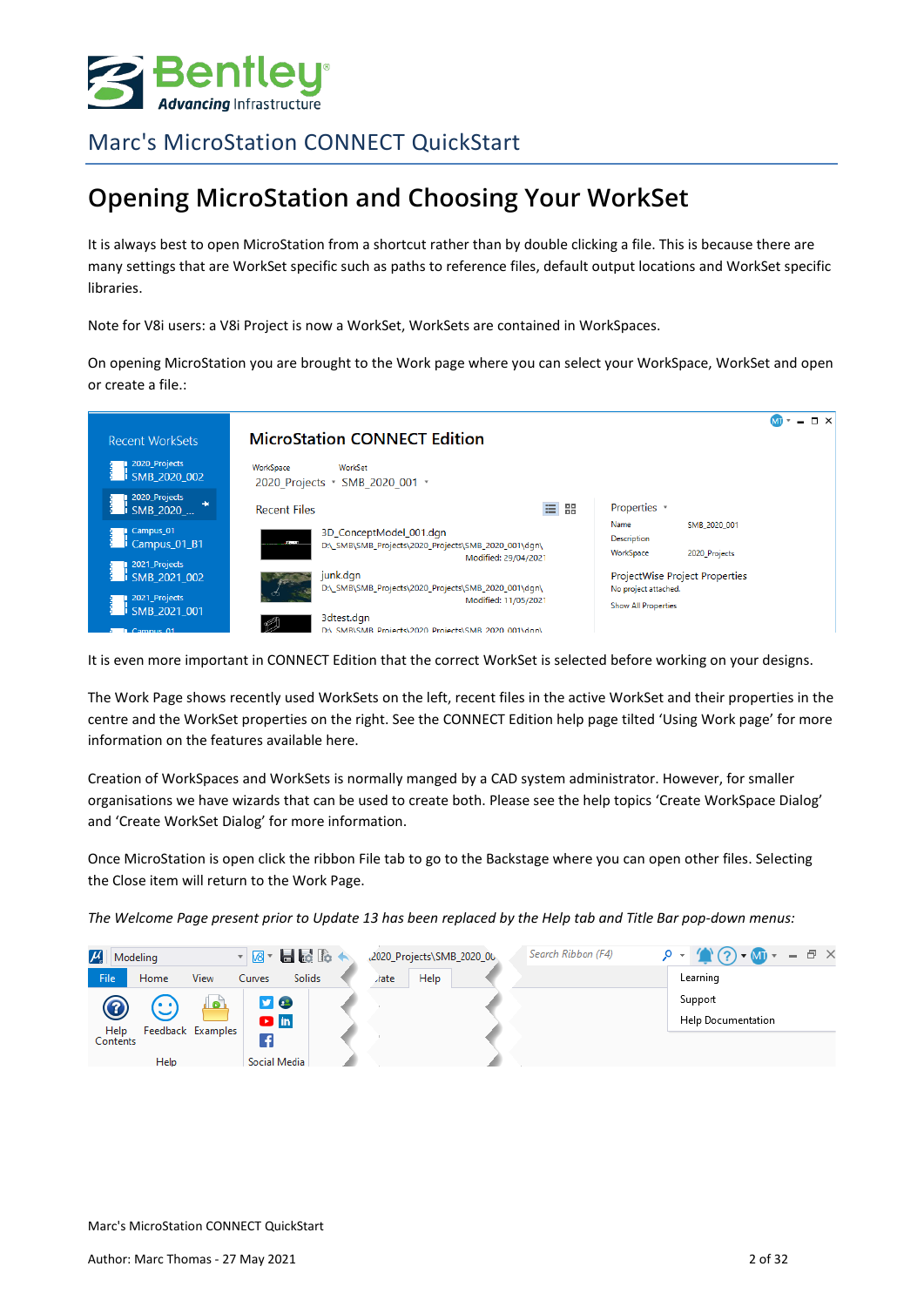

# <span id="page-2-0"></span>**File Formats**

MicroStation's file format is .DGN.

.DGN files can be 2D or 3D. This simplifies life when working on 2D only information, there is no Z dimension.

Note that 3d Files can be referenced into 2D files when composing drawings. This is used by Dynamic views and also allows 3D views to be presented alongside conventional 2D views.

MicroStation can open, edit or create .DWG files using Autodesk RealDWG libraries. A DWG created in MicroStation is the same as one created by an Autodesk application. The Autodesk RealDWG libraries have been built into MicroStation since the early 2000's. Bentley maintain compatibility with DWG versions every time Autodesk change the format. Update 13 adds DWG 2018/2019 to the compatible versions.\*

MicroStation can import/export or reference a range of other vector formats including 3DS, SketchUp, and Rhino as well as a wide range of other file formats.

File Open:

| CAD Files (*.dgn;*.dwg;*.dxf)                                                                                  |
|----------------------------------------------------------------------------------------------------------------|
| MicroStation DGN Files (*.dgn)                                                                                 |
| MicroStation Cell Libraries (*.cel)                                                                            |
| DGN Library Files (*.dgnlib)                                                                                   |
| Sheet Files (*.s*)                                                                                             |
| Hidden Line Files (*.h*)                                                                                       |
| Autodesk(R) DWG Files (*.dwg)                                                                                  |
| Autodesk(R) DXF Files (*.dxf)                                                                                  |
| Redline Files (*.rdl)                                                                                          |
| TriForma DocumentFiles (*.d)                                                                                   |
| 3D Studio Files (*.3ds)                                                                                        |
| Shapefiles (*.shp)                                                                                             |
| MIF/MID Files (*.mif)                                                                                          |
| TAB Files (*.tab)                                                                                              |
| i-model 1.5 files (*.dgndb;*.idgndb;*.imodel)                                                                  |
| i-model 1.6 files (*.dgndb;*.idgndb;*.imodel)                                                                  |
| Autodesk(R) FBX Files (*.fbx)                                                                                  |
| IFC FileIO (*.ifc)                                                                                             |
| Common Raster Formats (*.tif;*.tiff;*.iTIFF;*.bmp;*.jpg;*.jpeg;*.jpe;*.sid;*.pdf;*.png)                        |
| Common Geo Ref Raster Formats (*.tif;*.tiff;*.hmr;*.iTIFF;*.iTIFF64;*.cit;*.tg4;*.ecw;*.jp2;*.j2k;*.doq;*.img) |
| JT File (*.jt)                                                                                                 |
| Obj Files (*.obj)                                                                                              |
| Autodesk(R) RFA Files (*.rfa)                                                                                  |
| OpenNurbs (Rhino) Files (*.3dm)                                                                                |
| SketchUp Files (*.skp)                                                                                         |
| Reality Mesh (*.3mx;*.3sm)                                                                                     |
| All Files (*.*)                                                                                                |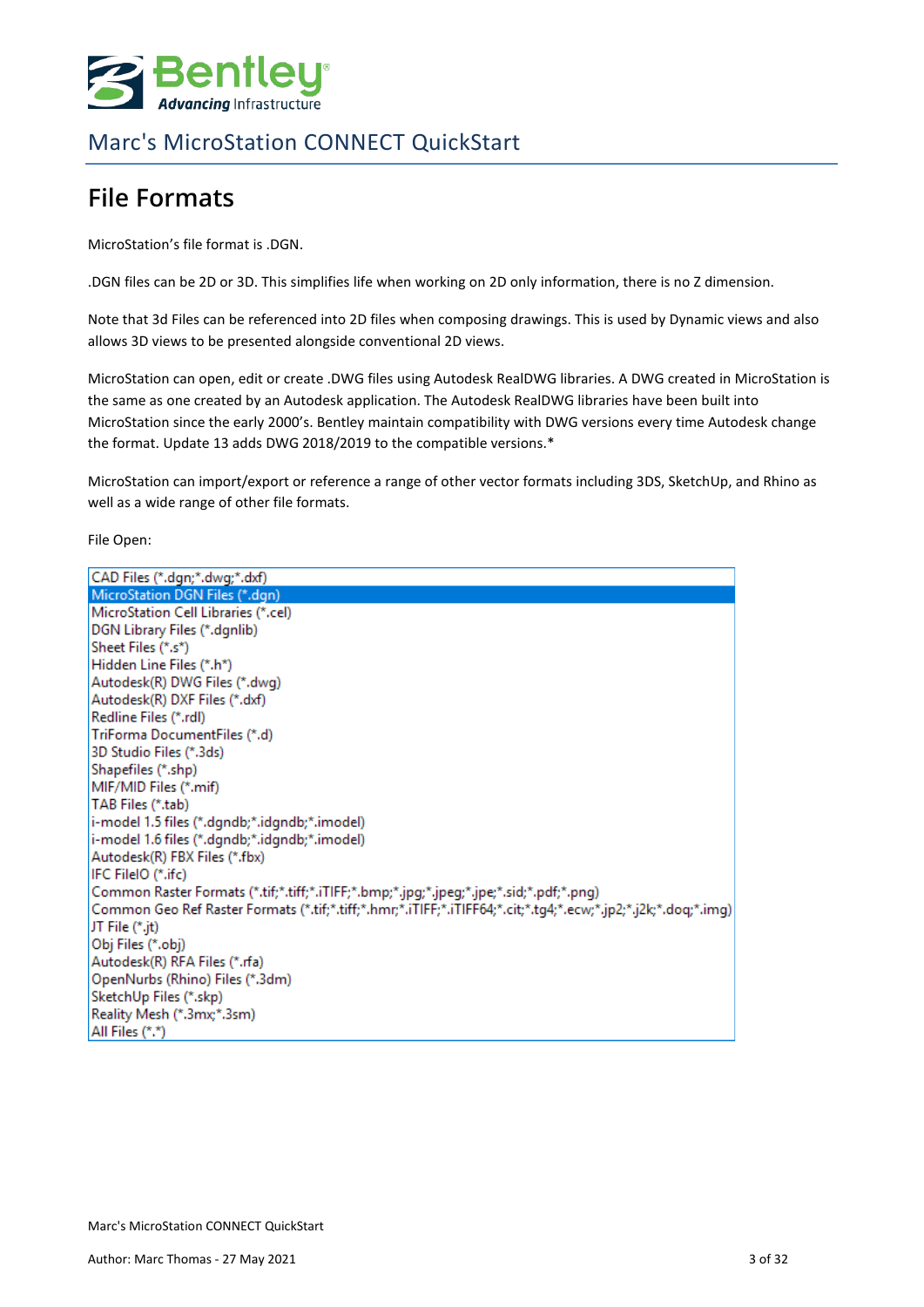

## <span id="page-3-0"></span>**Mouse Buttons**

Please remember this MicroStation terminology, it is used extensively in the help documents as well as these notes:

- Left Mouse button = Data
- Right Mouse button = Reset
- Left + Right Mouse buttons = Tentative (now rarely used, AccuSnap minimises the need for manual Tentative)

Older versions of MicroStation used the Middle Button as Tentative to snap with. AccuSnap does virtually all your Tentative snapping work for you so don't change your Button Assignments. If Tentative is remapped to Middle Button the various assignments that involve the middle button are changed.

Middle button pans by dragging as default, hold it down and drag.

(In these notes Key + middle button indicates clicking or holding down the mouse wheel. Key + mouse wheel indicates rolling the mouse wheel)

- Leave Tentative as the default Data + Reset combination.
- Zoom in and out using mouse wheel.
- Alt + mouse wheel to Pan Left/Right
- Shift + mouse wheel by default is the Pan with Zoom action, you may find changing this combination to Pan Up/Down is more useful.

From MicroStation's Workspace menu pick Preferences > Mouse Wheel > Shift + Wheel = Pan Up/Down:

| H Preferences [Personal]             |                                |                                                          |  |
|--------------------------------------|--------------------------------|----------------------------------------------------------|--|
| Category<br>Database                 |                                | Name for Preferences:   Default Preferences              |  |
| <b>Help Settings</b><br>Input        | Wheel:                         | Zoom In/Out                                              |  |
| Language<br><b>Look and Feel</b>     |                                | Ctrl + Wheel: Walk Forwards/Backwards<br>▼               |  |
| Mouse Wheel                          |                                | Shift + Wheel: Pan With Zoom<br>Alt + Wheel: Zoom In/Out |  |
| Operation<br><b>Position Mapping</b> | Zoom Ratio:                    | Walk Forwards/Backwards<br>Pan With Zoom                 |  |
| Raster Manager<br>Reference          | Navigate Distan Pan Left/Right |                                                          |  |
| Render<br>Ribbon                     | Cursor/Wheel:                  | Pan Up/Down<br>Slide Up/Down                             |  |
| Spelling                             | Mouse:                         | (none)                                                   |  |

Shift + Data (left button) to pan around with a direction indicator… try it

Also refer to the Right-clicking document that lists the various menus available by right-clicking, i.e. Key(s) + Reset.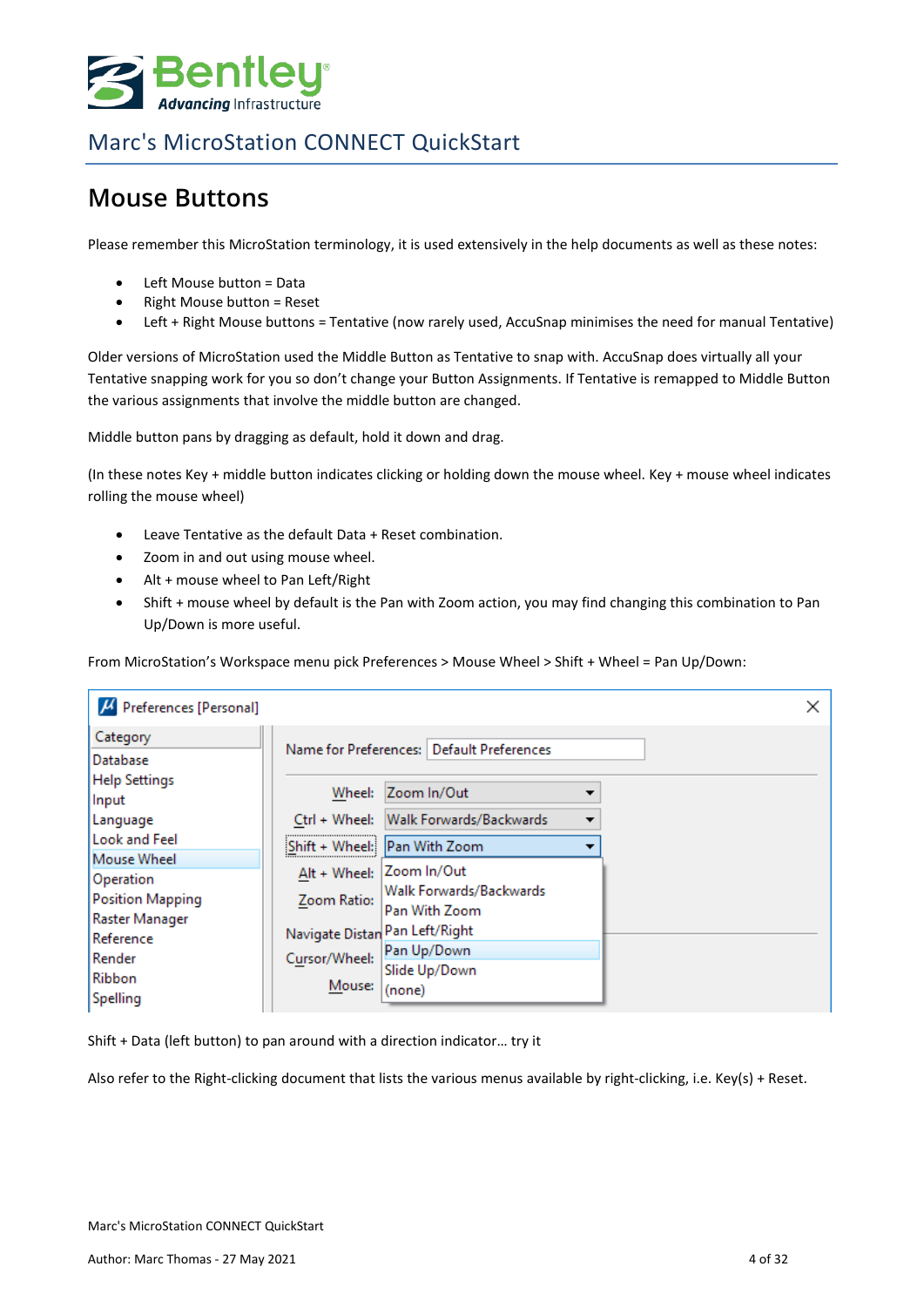

## **In 3D Only**

Rotate view around a point. This has the following steps:

Alt + middle button produces a fine white cross, drag this around with the mouse until it snaps to a suitable point around which to rotate the model. While being dragged the cross will thicken, it will snap to points with AccuSnap. Once snapped the cross will revert to fine thickness and mouse cursor will revert to the navigation icon. Then hold down Data and drag the view around. Try this out, it's easier done than described.



Shift + Data to pan around the active plane (i.e. in 2D) with a direction indicator.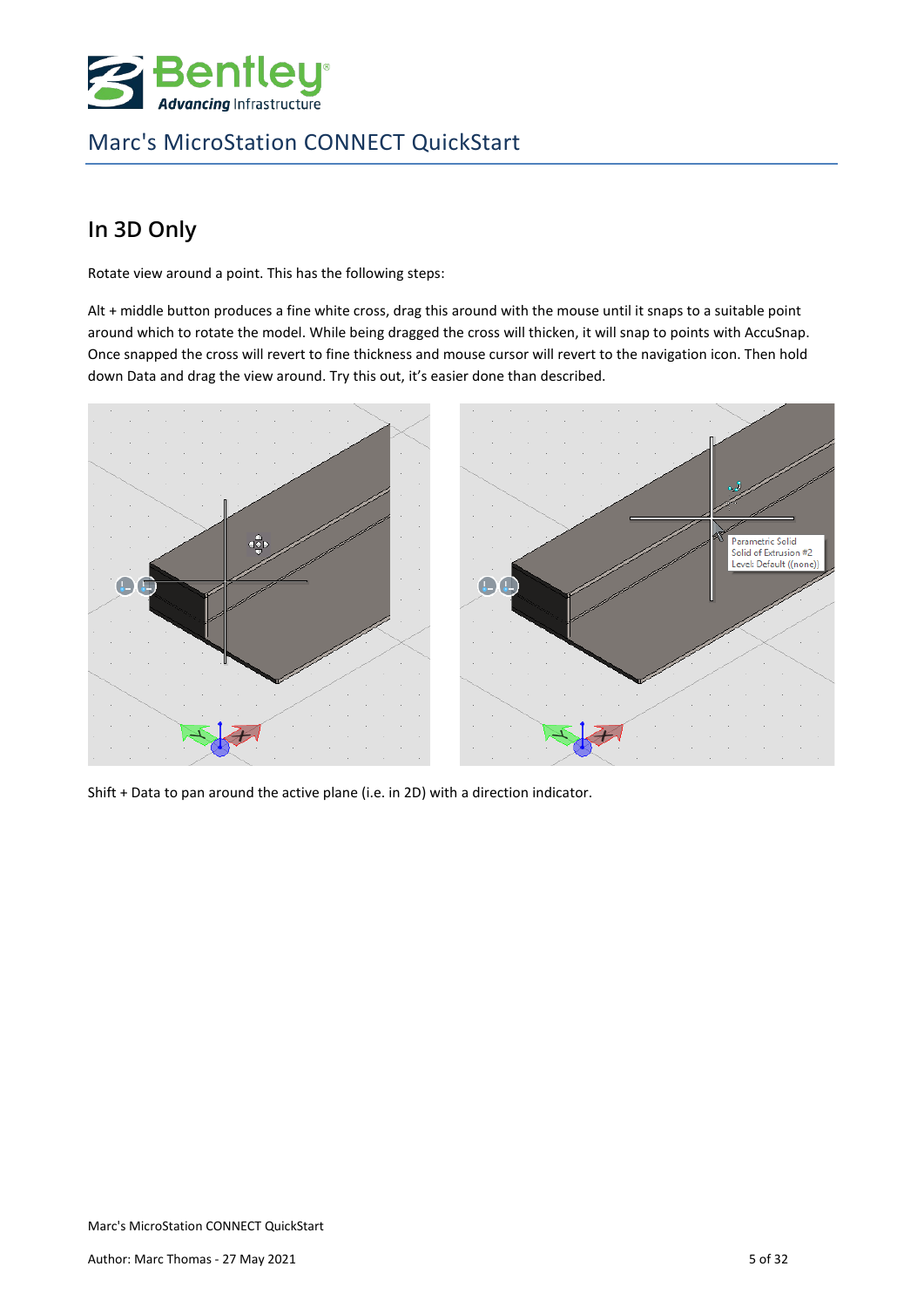

# <span id="page-5-0"></span>**Getting Started**

Using every MicroStation tool involves a basic sequence:

#### Pick the tool, adjust the settings, and follow the prompts and Draw...

#### **Pick your Tool**

Pick your tool by using the Ribbon, pop-up menus/keystrokes or F-keys. See sections below for more on these methods. For many tools their use is fairly self-evident once you have established efficient ways of accessing them and become used to the basic sequence.

#### **Adjust the Settings**

Adjust the Settings in the Tool Settings dialog (see below).

#### **Prompts in the Status Bar**

The Status Bar at the bottom left of the MicroStation application window tells you what command or tool you are currently using and prompts for the next input from you. Always look out for this and refer to it when using unfamiliar tools or when in doubt what to do next. This is a lot quicker than guessing!

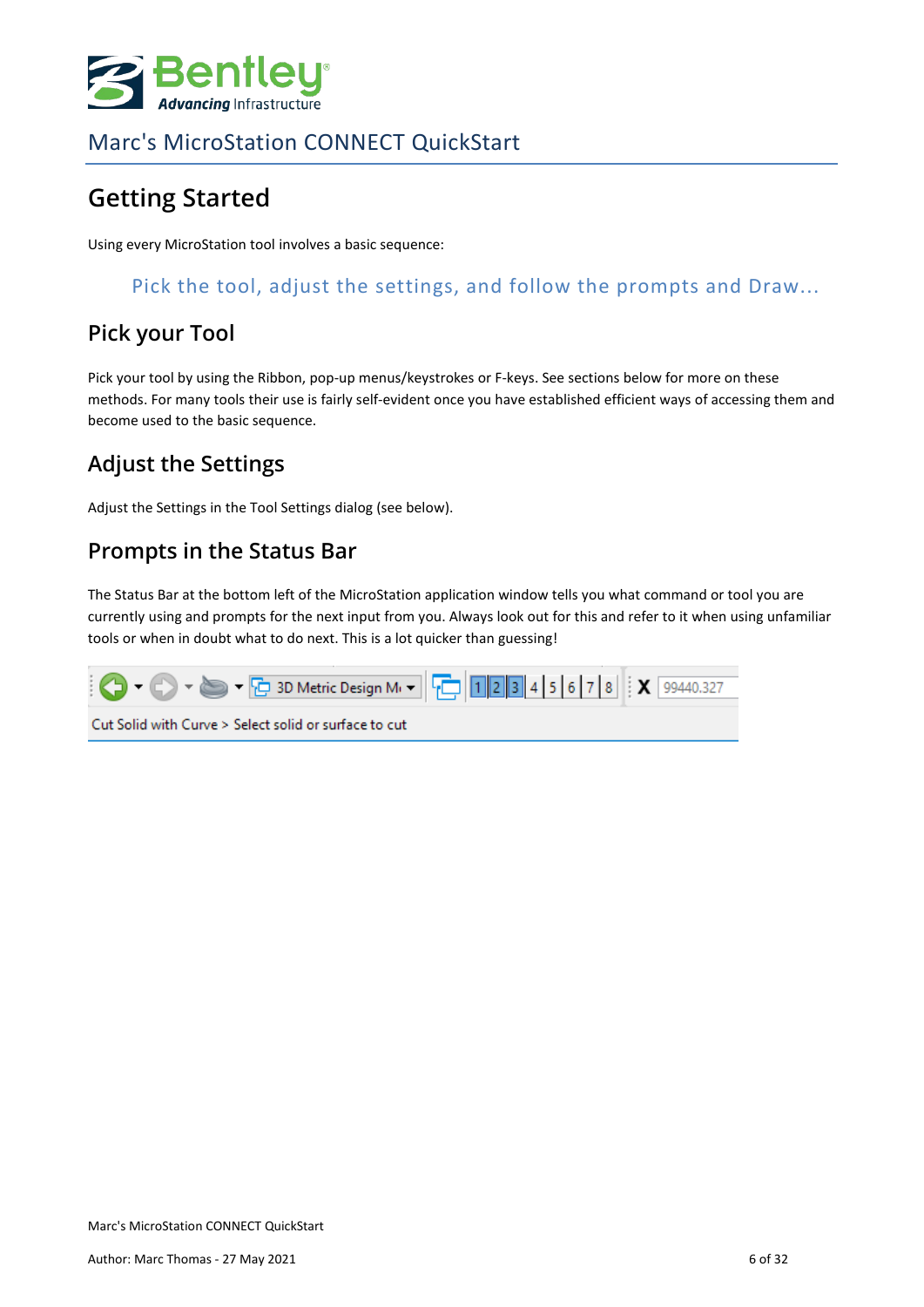

## <span id="page-6-0"></span>**Focus**

Focus is where input from the keyboard will take effect. Unlike most applications, MicroStation has several points where keyboard input can be applied, you need to be sure you are at the right point before entering your input keystrokes. It is important to be familiar with the focus scheme:

| Icon | <b>Name</b>       | <b>Keystroke</b>        | What it does                                                                                                                                                                                                                                                      |
|------|-------------------|-------------------------|-------------------------------------------------------------------------------------------------------------------------------------------------------------------------------------------------------------------------------------------------------------------|
|      | Home.             | Esc or F12              | With the focus at Home you can use the Keyboard<br>Shortcuts and, if enabled, Position Mapping keys.                                                                                                                                                              |
|      | AccuDraw.         | F <sub>11</sub>         | This gives access to all the familiar AccuDraw shortcuts<br>and a series of new ones.                                                                                                                                                                             |
|      | Tool<br>Settings. | F <sub>10</sub>         | Pressing F10 takes you to the Tool Settings dialog. Once<br>there you can use the up/down arrow or Tab keys to<br>move up and down the available options, Spacebar to<br>display pop-up option menus followed by up/down arrow<br>to select from the pop-up menu. |
| Z    | Key-in            | F <sub>9</sub> or Enter | Opens the Key-in dialog at the cursor, moving the mouse<br>away from the Key-in window closes it.                                                                                                                                                                 |

In CONNECT Edition when focus is in other dialogs the icon for that dialog will generally be displayed in the Status Bar

To move between inputs press **Esc** followed by the appropriate focus key.

If in doubt about where your focus lies, press **Esc** to get to Home, then the appropriate key to move away from Home focus.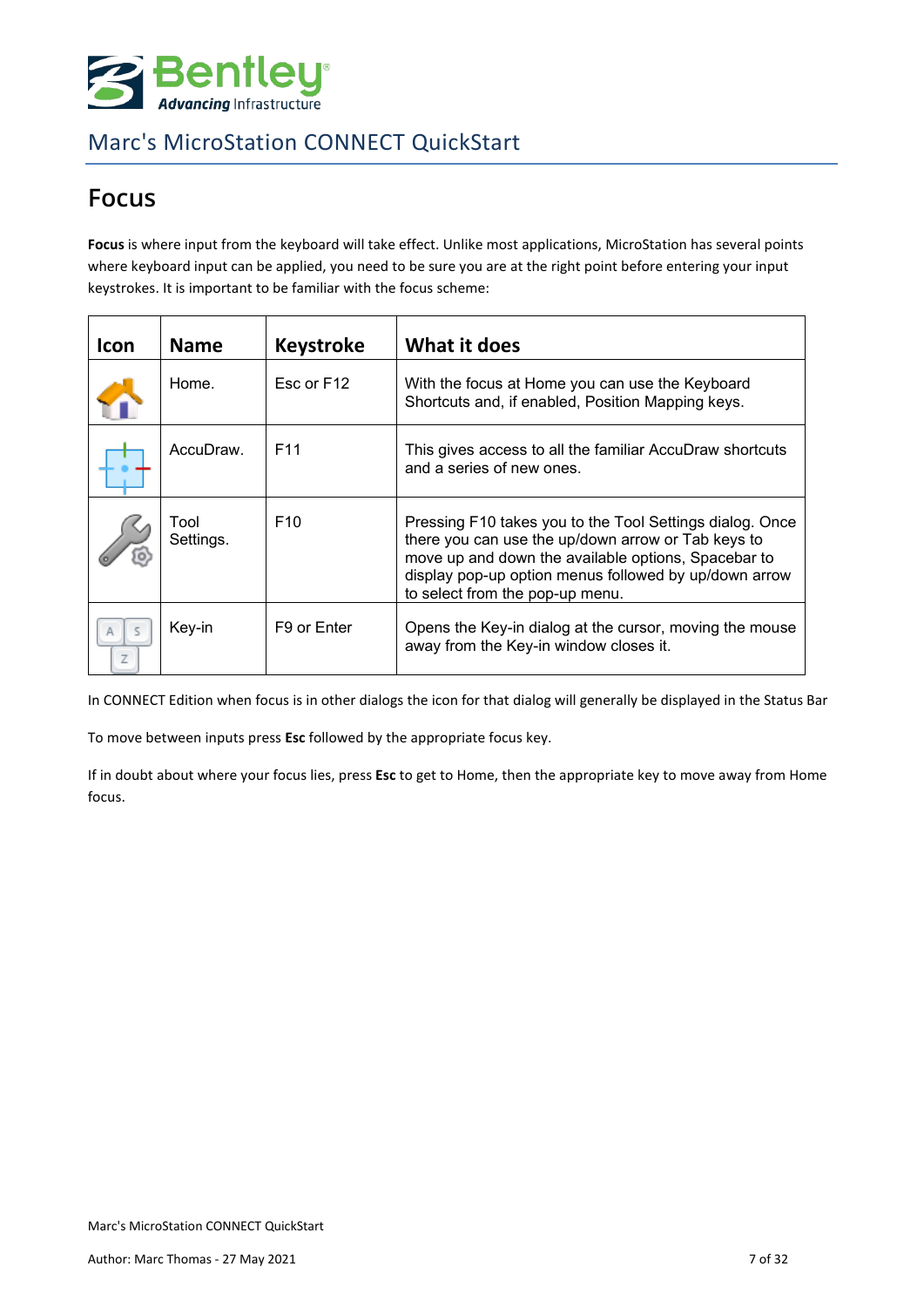

# <span id="page-7-0"></span>**Tool Pop-ups**

### **Spacebar**

The Spacebar activates the Popups dialog.



This contains:

- Top row: frequently used Ribbon Group shortcuts from the Home tab
- Middle row: the most frequently used tools
- Bottom row: other frequently used Ribbon Groups

This popup can be customised.

## **Q or [**

These keys open popup menus with different selector characters suited to left or right hands:

e.g.: [ followed by P will start the Move tool

(Note: If Position Mapping is enabled, described in Appendix B, the Q shortcut will be applied to the indicated Ribbon Group.)

| $\overline{1}$          | <b>Attributes</b> | $\overline{6}$           | <b>Attributes</b> |
|-------------------------|-------------------|--------------------------|-------------------|
| $\overline{2}$          | Primary           | $\overline{1}$           | Primary           |
| $\overline{\mathbf{3}}$ | Selection         | $\overline{\mathbf{8}}$  | Selection         |
| $\frac{4}{1}$           | Placement         | $\overline{6}$           | Placement         |
| $\overline{5}$          | Manipulate        | $\underline{0}$          | Manipulate        |
| $\frac{6}{2}$           | Modify            | Ė,                       | Modify            |
|                         | Groups            | Ξ                        | Groups            |
| $\frac{7}{9}$           | Select            | Y                        | Mirror            |
| $\overline{w}$          | Move              | $\overline{\mathsf{U}}$  | Scale             |
| E                       | Copy              | L                        | Rotate            |
| $\overline{\mathsf{R}}$ | Rotate            | $\overline{0}$           | Copy              |
| $\overline{1}$          | Scale             | P                        | Move              |
| $\frac{V}{\sqrt{2}}$    | Mirror            | I                        | <b>Delete</b>     |
| $u$                     | Delete            | L                        | Select            |
| $\frac{A}{S}$           | Measure           | $\overline{\mathsf{D}}$  | Measure           |
|                         | Text              | E                        | Text              |
|                         | Dimensioning      | $\underline{\mathsf{G}}$ | Dimensioning      |
| $\overline{G}$          | Detailing         | Н                        | Detailing         |
| $\bar{E}$               | <b>Patterns</b>   | Ţ                        | Patterns          |
| H                       | AccuDraw          | <u>К</u>                 | AccuDraw          |
| Ī                       | <b>Snaps</b>      | Ļ                        | Snaps             |
| K                       | Locks             | Ë                        | Locks             |
| Ĺ                       | <b>View Tools</b> |                          | <b>View Tools</b> |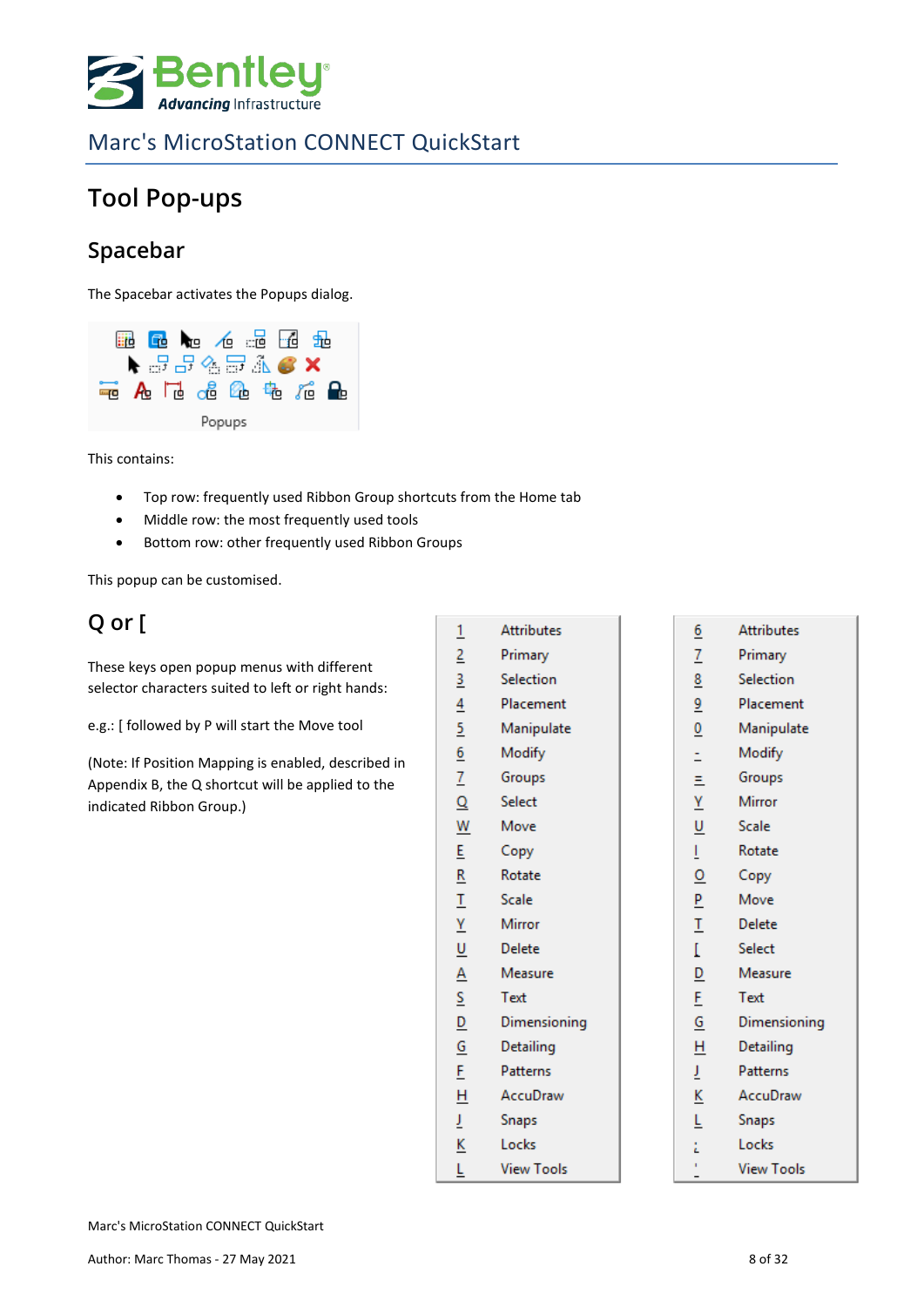

# <span id="page-8-0"></span>**The Ribbon**

CONNECT Edition applications have introduced the Ribbon interface. This adheres closely to Microsoft standards for Ribbon interfaces providing a feel that will be familiar from other applications such as Microsoft Office. The basic techniques for using the Ribbon are similar to those in Microsoft Office and other Ribbon based user interfaces.

Like most Ribbon based applications there are many shortcuts that enable access to tools by key-in, these are listed below, some may be useful. I particularly recommend the use of **F4** to search the Ribbon, this is the quickest way to find a tool.

Here are a few tips that apply to all Power Platform products:

### **Changing Ribbon Workflow**

At the top right of the Ribbon we have added the ability to move between a number of different Ribbon layouts, that we call Workflows, by picking the Workflow name from the pop-down menu.

| Modeling        |                   |
|-----------------|-------------------|
| Fil Drawing     |                   |
| Modeling        |                   |
| Visualization   |                   |
| Task Navigation |                   |
|                 | <b>Attributes</b> |

The quickest way to do this, following V8i design principles of bringing actions to your mouse cursor, is to press a key to pop this menu up at the cursor, then press the number of the Workflow that you want:



The key to open this menu varies by region/keyboard, some examples are listed below.

| Region           | Keystroke |
|------------------|-----------|
| US (QWERTY)      |           |
| UK (QWERTY)      | #         |
| France (AZERT)   | ж         |
| Germany (QWERTZ) | #         |
| Denmark (QWERTY) | ı         |
|                  |           |

e.g.: in the UK # > 2 will switch to the Modeling tab.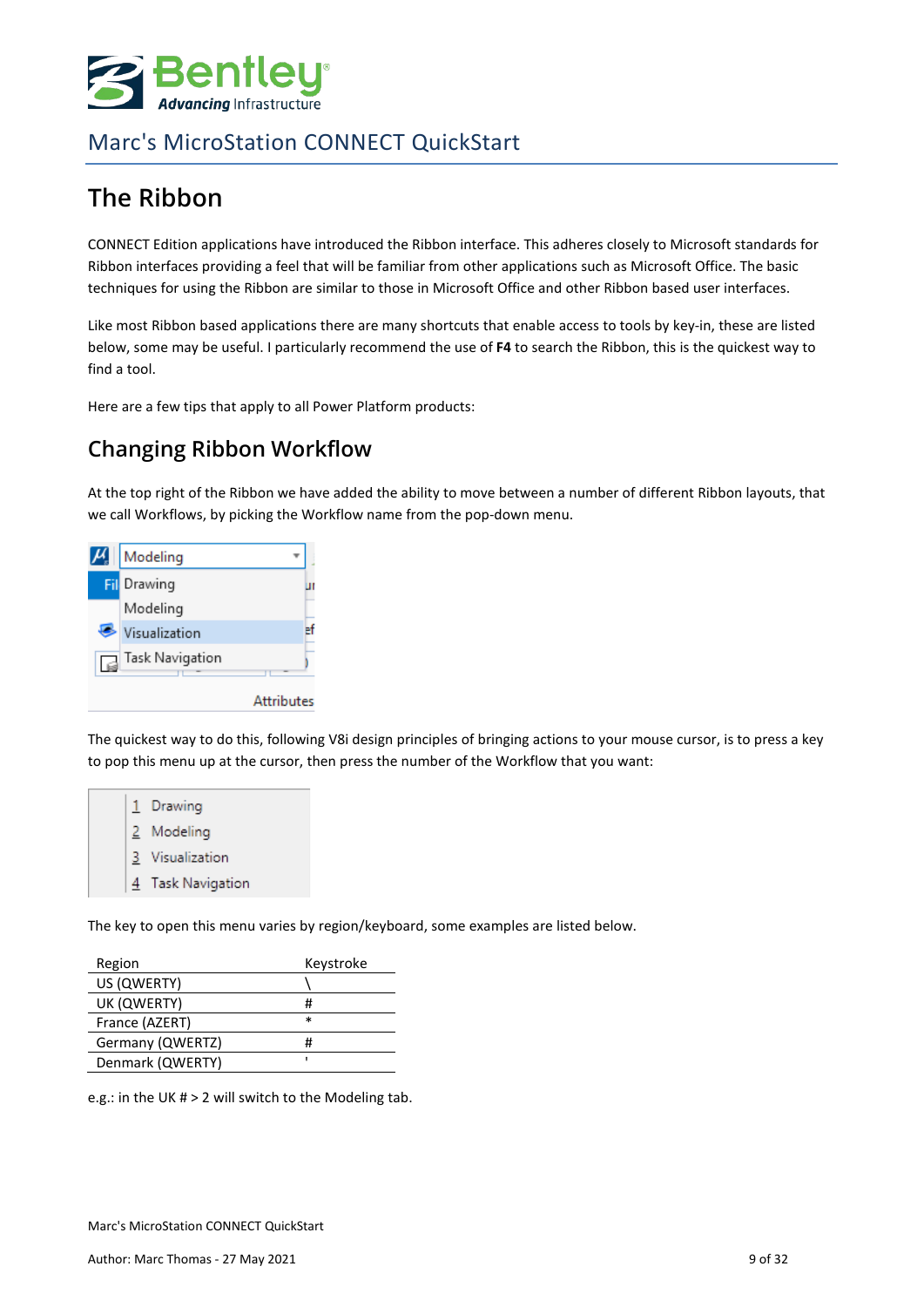

#### **F2**

Displays the KeyTips for Ribbon Tabs and Quick Access Toolbar (QAT)

| $\mu$<br>Modeling                                                         | Drawing Composition<br>▼                 |                                      |                          | $-60102$                                                             |                      |                                                  |                         |
|---------------------------------------------------------------------------|------------------------------------------|--------------------------------------|--------------------------|----------------------------------------------------------------------|----------------------|--------------------------------------------------|-------------------------|
| File<br>Home                                                              | View<br>Solids<br>Curves<br>$\mathbf{c}$ | Surfaces                             | Mesh<br>Content          | Analyze                                                              | Constraints          | <b>Utilities</b><br>Drawing Aids                 |                         |
| None                                                                      | Default                                  | $\mathbf{v}$                         | ð                        | <b>GE</b><br>$\odot$                                                 | OB<br>00             | 26<br><b>L</b> ___                               | $\bigcap$ Slat<br>◯ Sph |
| $\overline{0}$<br>$\mathbf{0}$<br>$\mathbf{r}$<br>$\overline{a}$<br>----- | Ξ.                                       | Explorer<br>$\mathbb{I}[\Delta_1 0]$ | Attach Models<br>Tools = | Level<br>$\frac{\overline{a}+\overline{b}}{\overline{a}}$<br>Display | Element<br>Selection | Fence<br>ĥ<br>$\overline{\mathbf{v}}$<br>Tools = | $\bigcap$ Cyl           |
|                                                                           | Attributes (A)                           |                                      | Primary (S)              |                                                                      |                      | Selection (Q)                                    |                         |

Press the appropriate letter to activate the desired Ribbon Tab or number (combination) to activate a QAT tool.

#### **ALT + <Letter>**

These combinations can be used as an alternative to F2 to open tabs or go to the backstage. For example, Alt+F can be used to open the Backstage and Alt+H can be used to switch to the Home tab. These shortcuts are shown in the tooltips for all ribbon tabs.



#### **F3**

Displays the KeyTips for the open Ribbon Groups:

| $\mu$ | Modeling  |      |                                                |               | ▼ 2 Drawing Composition ▼ ● ■ 最 Le ★ ▼ ★ す 曲 (や 〒 |          |                             |                                    |                                                 |                                       |                                                               |                       |                                                                 |
|-------|-----------|------|------------------------------------------------|---------------|---------------------------------------------------|----------|-----------------------------|------------------------------------|-------------------------------------------------|---------------------------------------|---------------------------------------------------------------|-----------------------|-----------------------------------------------------------------|
| File  | Home      | View | <b>Curves</b>                                  | <b>Solids</b> | Surfaces                                          | Mesh     |                             | Content                            | Analyze                                         | Constraints                           | <b>Utilities</b>                                              | Drawing Aids          |                                                                 |
| A1 A2 | 트 0<br>5Α |      | A <sub>3</sub> <sup>ault</sup><br>$\mathbf{0}$ |               | $-48$                                             | Explorer | A <u>ttac</u> h<br>$ToS2 -$ | $\Box$<br>Models<br>S <sub>3</sub> | $\approx$<br>Level<br>Di <mark>s4</mark> ay 457 | S5<br>Ga<br>GS6<br>Element<br>Seloton | $rac{Q2}{2}$ $rac{Q4}{4}$<br>$Q3$ $Q5$<br>Fence<br>$\log 107$ | <b>Q9</b><br>$\infty$ | $\frac{W1}{S}$ slat<br>$W2$ <sub>ph</sub><br>W <sub>3</sub> yli |
|       |           |      | Attributes (A)                                 |               |                                                   |          |                             | Primary (S)                        |                                                 |                                       | Selection (Q)                                                 |                       |                                                                 |

The KeyTips displayed in response to F3 have two conditions, those shown above are generated when Position Mapping is on, note how the KeyTips in each group start with the assigned Position Mapping letter followed by a sequential number (this is because the Auto-Generate KeyTips toggle is turned on and locked once Position mapping is on).

When If Position mapping is off (the default) the KeyTips follow a different pattern, shown below, based on the Ribbon Group name and the tool name. I feel that the Position mapping KeyTips are more readable.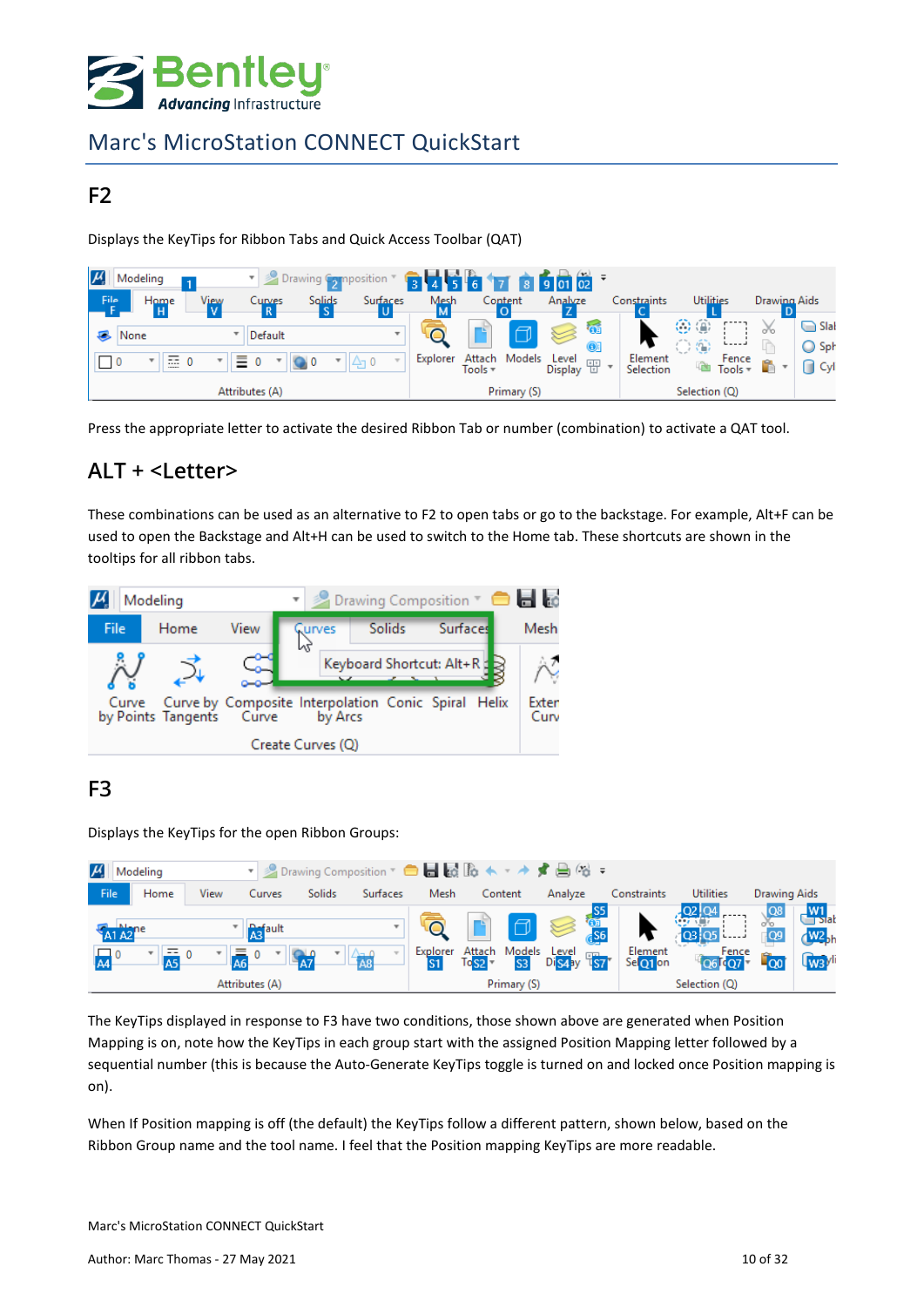

| $\mu_{\scriptscriptstyle\rm g}$<br>Modeling                        | ▼ 2 Drawing Composition ▼ ● ■ 最 脆 ヘ ▼ ★ す 曲 俗 ▼                         |                                                                                                 |                                                               |                                   |                                             |                                                                                                                 |
|--------------------------------------------------------------------|-------------------------------------------------------------------------|-------------------------------------------------------------------------------------------------|---------------------------------------------------------------|-----------------------------------|---------------------------------------------|-----------------------------------------------------------------------------------------------------------------|
| File<br>Home<br>View                                               | Solids<br><b>Surfaces</b><br>Curves                                     | Mesh<br>Content                                                                                 | Analyze                                                       | Constraints                       | <b>Utilities</b>                            | Drawing Aids                                                                                                    |
| AAAT <sup>ne</sup><br>$\overline{AS}$ <sup>0</sup><br>$\mathbf{r}$ | <b>Refault</b><br>12.90<br>Λ– ∩<br><b>AW</b><br>AP<br><b>Attributes</b> | $\Box$<br>Models<br>Attach<br>Explorer<br><b>RE</b><br>Td <sub>RR</sub><br><b>RM</b><br>Primary | <b>Children</b><br>S<br>Level<br>D <b>RD</b> av<br><b>TRO</b> | Element<br>Sel <mark>CS</mark> on | <b>CALCL</b><br>Fence<br>Torel<br>Selection | <b>PS</b><br>Slat<br><b>PP</b> <sub>ph</sub><br>$\overline{\phantom{a}}$ CC<br><b>G<sub>PC</sub></b> yli<br>In. |

#### **Clearing the KeyTips**

The KeyTips will clear once a tool is selected, to clear without selecting a tool press Esc or right-click to Reset.

#### **F4**

Press F4 to search for tools in the Ribbon, Backstage, and Quick Access Toolbar:

|                                                                           |                                                                                                                                                              | place | ×                   |  |
|---------------------------------------------------------------------------|--------------------------------------------------------------------------------------------------------------------------------------------------------------|-------|---------------------|--|
|                                                                           | Ribbon (34)                                                                                                                                                  |       |                     |  |
|                                                                           | Place Fence                                                                                                                                                  |       |                     |  |
|                                                                           | Place Block                                                                                                                                                  |       |                     |  |
|                                                                           | △ Place Shape                                                                                                                                                |       |                     |  |
|                                                                           | Place Orthogonal Shape                                                                                                                                       |       |                     |  |
| Place Regular Polygon<br>Place a regular polygon<br>⊟                     | Regular Polygon<br>Reality Modeling→Extract→Placement→Polygon Tools<br>Reality Modeling→Home→Placement→Polygon Tools<br>Drawing→Home→Placement→Polygon Tools |       |                     |  |
| بر ا<br>а                                                                 | Place Circle                                                                                                                                                 |       |                     |  |
|                                                                           | <b>S</b> Place Camera                                                                                                                                        |       |                     |  |
|                                                                           | Place Named Boundary                                                                                                                                         |       |                     |  |
|                                                                           | Place SmartLine                                                                                                                                              |       |                     |  |
|                                                                           | △ Place Shape                                                                                                                                                |       |                     |  |
|                                                                           | Place Arc                                                                                                                                                    |       |                     |  |
|                                                                           | Place Half Ellipse                                                                                                                                           |       |                     |  |
| $\mathbb{R} \longrightarrow \mathbb{R} \times \mathbb{R} \longrightarrow$ | Ŀ.                                                                                                                                                           |       | <b>Show Details</b> |  |

Select the Show/Hide Details option to see additional information about the listed tools.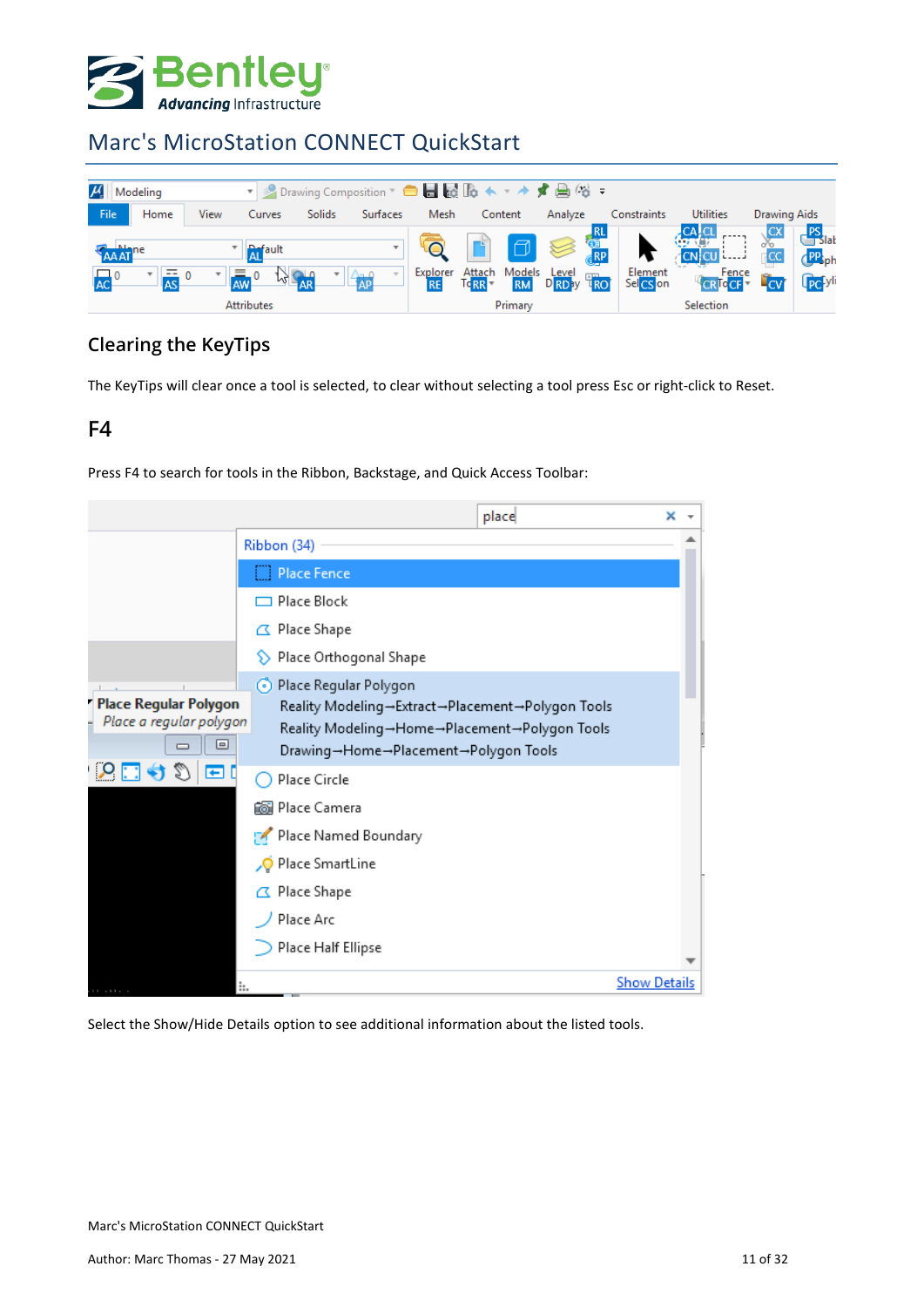

## **Add to Quick Access Toolbar (QAT)**

The Quick Access Toolbar (QAT), like Microsoft Office, provides an easy way for individuals to have their most used tools immediately to hand, just click the down arrow at the right-hand end then pick Customize Quick Access Toolbar:

| Drawing<br>$ \mu $                                | ▼ 2 Drawing Composition ▼ ● ■ 最 脆 ★ ▼ ★ す 曲 俗 貉 〒 |                               |                                                                   |                              |                                           |
|---------------------------------------------------|---------------------------------------------------|-------------------------------|-------------------------------------------------------------------|------------------------------|-------------------------------------------|
| Home<br>File<br>View                              | Annotate<br>Attach<br>Analyze                     | Curves                        | Constraints                                                       | Utilitie<br>√                | Open                                      |
| None<br>$\equiv 0$<br>$\equiv$ 0<br>v<br>$\bf{0}$ | Default ((none))<br>v<br>$\mathbb{A}_1$ 0         | Attach<br>Explorer<br>Tools = | ▾◙▾<br>$\vert \sigma \vert$<br>n<br>* OI<br>● ■ ■ ■ ■ ■ ■ ■ ■ ■ ■ | √<br>✓<br>Elemer<br>Selectio | Save<br>Save Settings<br>Compress Options |
| Attributes (A)                                    |                                                   | Primary (S)                   |                                                                   |                              | Undo                                      |
| View 1 - Top, Design Model                        |                                                   |                               |                                                                   | √                            | Redo                                      |
| la.                                               |                                                   |                               |                                                                   |                              | Set Mark                                  |
|                                                   |                                                   |                               |                                                                   | √                            | Print                                     |
| <b>Contract Contract</b>                          | $\sim$                                            | $\sim$<br>$\sim$              | $\sim$                                                            |                              | <b>Element Selection</b>                  |
|                                                   |                                                   |                               |                                                                   | ٧                            | Configuration Variables                   |
| the control of the control of the                 |                                                   | $\sim$<br>$\sim$              | $\sim$                                                            | $\checkmark$                 | Preferences                               |
| the control of the control of                     | $\sim$                                            |                               |                                                                   |                              | Customize Quick Access ToolBar            |
|                                                   |                                                   |                               |                                                                   |                              | Show Below the Ribbon                     |
|                                                   |                                                   |                               |                                                                   |                              | Minimize the Ribbon                       |

#### **Show/Hide Ribbon Tools**



Right-clicking on a Ribbon Group displays a pop-up menu listing all of the tools where they can be ticked on/off. Any changes made are stored in each user's preferences.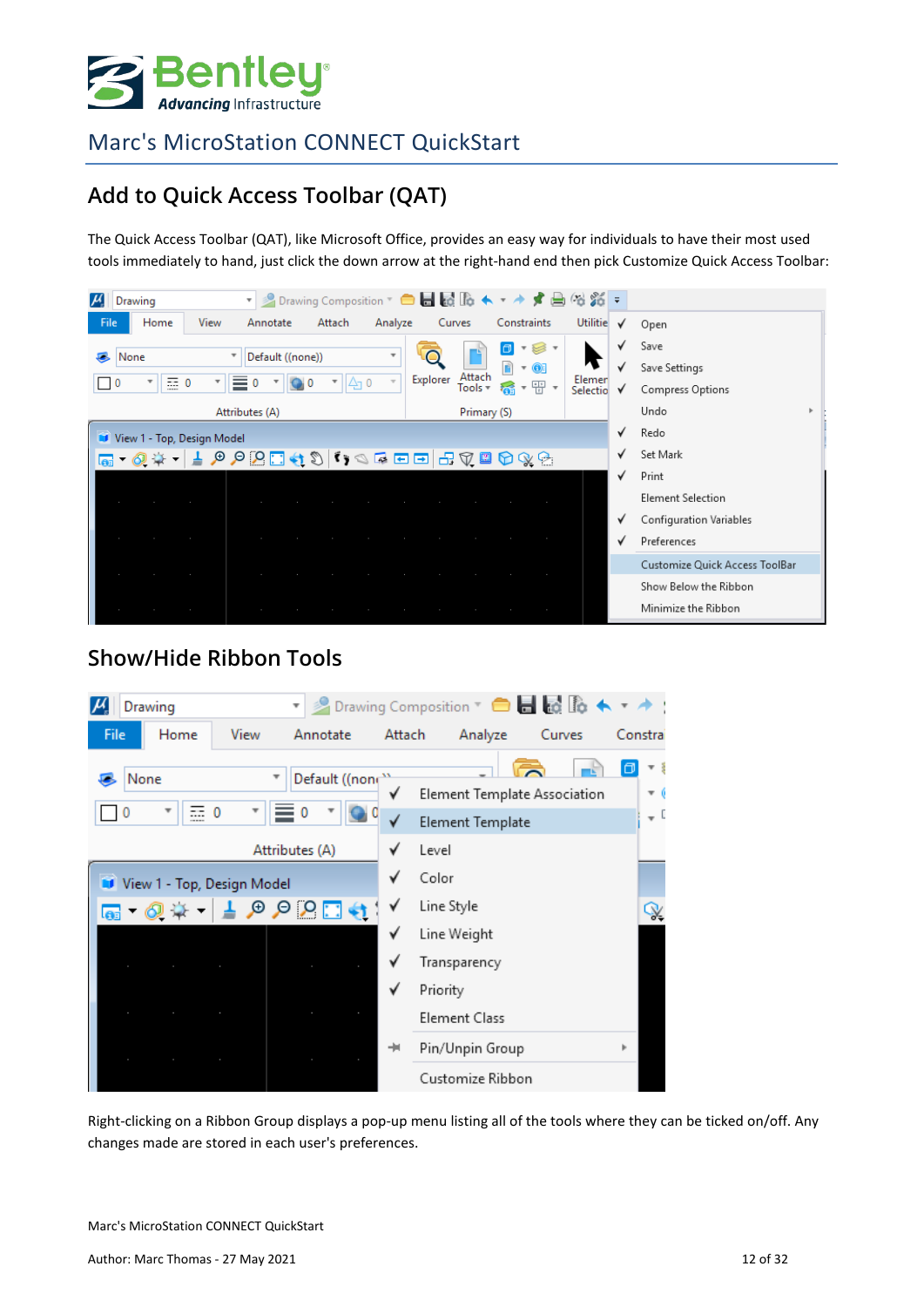

#### **Ribbon Preferences**

The Ribbon preferences offer controls for the size and display of Ribbon items, the default Ribbon Size, Medium, displays 24 x 24 pixel icons for the smaller buttons.

| $\mu$ Preferences [Personal]               |                                            |                                                    |  |
|--------------------------------------------|--------------------------------------------|----------------------------------------------------|--|
| Category<br>Database                       | Name for Preferences:   Marc's Preferences |                                                    |  |
| <b>Help Settings</b><br>Input.             | <b>Ribbon Size:</b>                        | Small                                              |  |
| Language                                   | Tasks Picker Layout:                       | Icon and Task Name ▼                               |  |
| <b>Look and Feel</b><br><b>Mouse Wheel</b> | Position-Mapped Groups:                    | Menu                                               |  |
| Operation                                  |                                            | $\vee$ Auto-Generate KeyTips                       |  |
| <b>Position Mapping</b>                    |                                            | Show Popup KeyTip Hints                            |  |
| Raster Manager<br>Reference                |                                            | ○ Expand on Mouse-over                             |  |
| Render                                     |                                            | $\sqrt{\ }$ Show KeyTips on Alt+ key activated tab |  |
| <b>Ribbon</b>                              |                                            |                                                    |  |
| Snelling                                   |                                            |                                                    |  |

The Position Mapped Groups option is discussed in context on Bentley Communities i[n CONNECT Edition -](https://communities.bentley.com/other/old_site_member_blogs/peer_blogs/b/marc_thomass_blog/posts/connect-edition-using-position-mapping-to-get-to-tools-really-quickly) Using [Position Mapping to get to Tools Really Quickly!.](https://communities.bentley.com/other/old_site_member_blogs/peer_blogs/b/marc_thomass_blog/posts/connect-edition-using-position-mapping-to-get-to-tools-really-quickly)

Show Popup KeyTip Hints controls whether KeyTips are initially shown for Ribbon Group Popups. This may be useful to gain initial familiarity, but as pressing ALT when the popups are open shows the KeyTips this can generally be left unchecked.

## **Additional Information**

Look in the top-level topic "The Ribbon" in CONNECT Edition help documents.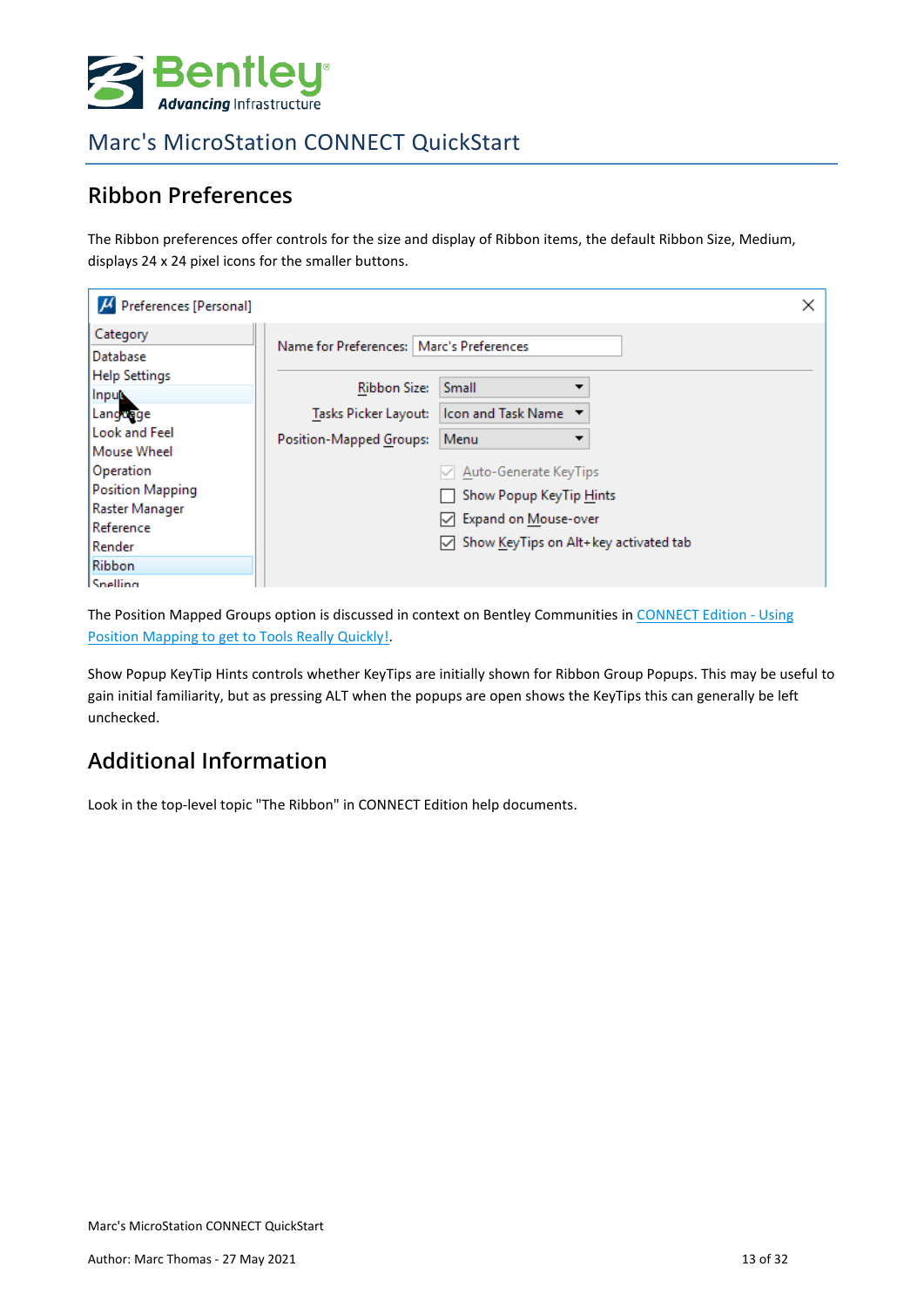

# <span id="page-13-0"></span>**Tool Settings**

The Tool Settings dialog floats or can be docked. Docking it is not a good idea as this generates a huge blank grey area! The name of the Tool Settings dialog will echo the currently active tool:

| Copy Element                        | Rise SmartLine                                                              |
|-------------------------------------|-----------------------------------------------------------------------------|
| <br>Copies:<br>Inside<br>Use Fence: | <br>Lines<br>:Segment:<br>Sharp<br><b>Vertex:</b><br>304.80<br>Radius:      |
| <sup>2</sup> Place Quarter Ellipse  | Join Elements<br>Rotate AccuDraw<br>$\sqrt{\phantom{a}}$ Start in line mode |

The size and content will vary dramatically depending on the options available for the active tool.

- If the Tool Settings dialog is not visible press F10 to bring it back.
- Use the AccuDraw shortcut Ctrl + Spacebar to bring it to your mouse cursor.

The Tool Settings are crucial; virtually every tool has additional settings that allow you to get the result that you want.

Some are very obvious; Place Circle for example, gives you options for the placement method: Center; Edge; Diameter, amongst other things.

| <b>Place Circle</b> |                  |
|---------------------|------------------|
| Method:             | Center           |
| Area:               | Edge<br>Diameter |
| <b>Fill Type:</b>   | <b>ivone</b>     |
| Fill Color:         |                  |
| Diameter <b>v</b>   |                  |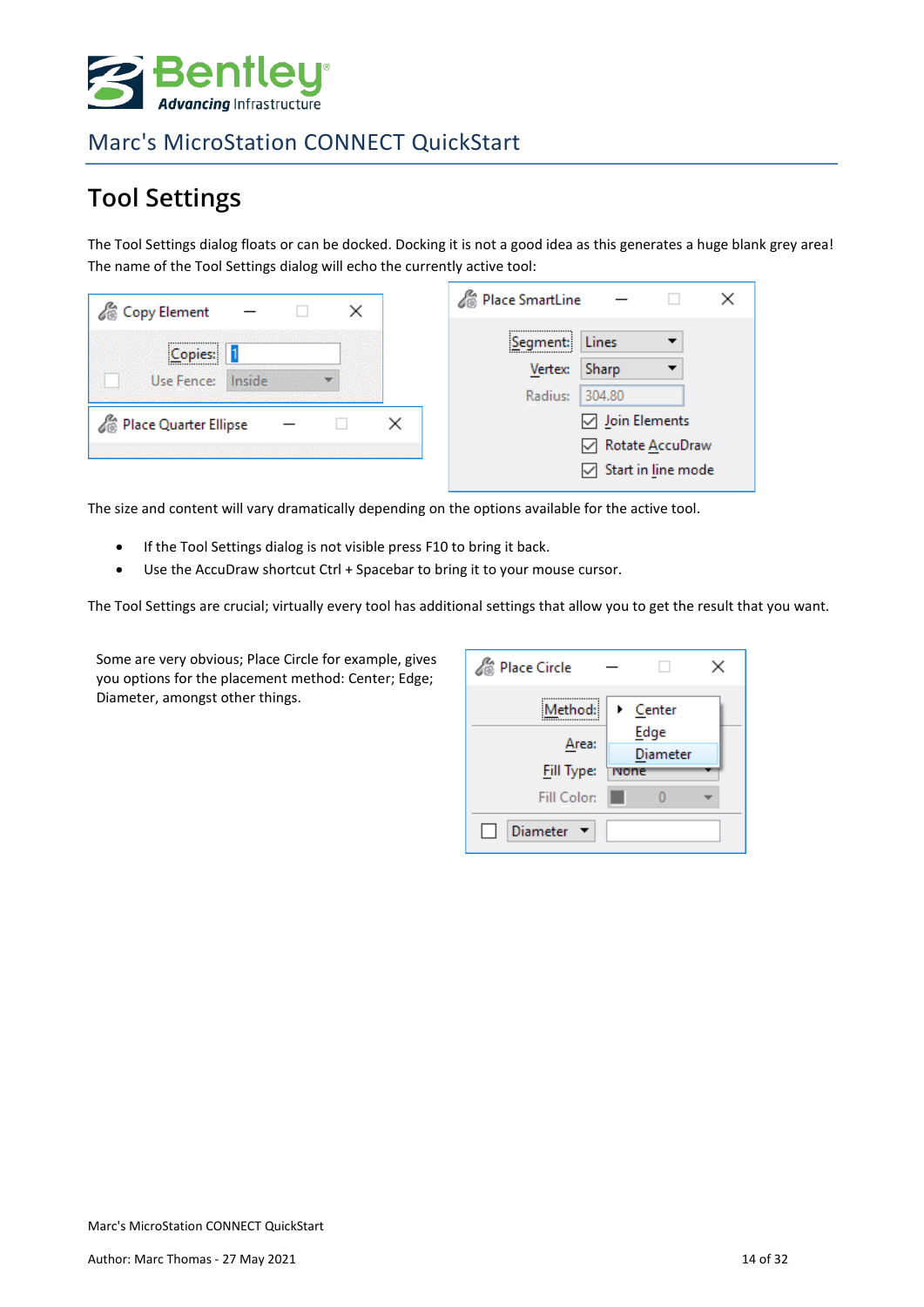

Others are more extensive such as Element Dimensioning. Here there is a range of dimensioning methods that have been consolidated into one tool, rather than a whole series of separate tools as in earlier versions of MicroStation. Element Dimensioning is also a smart tool that will present different options according to the element being dimensioned.

| Linear dimensioning:                                                                                                                                                                                                      | Radial dimensioning:                                                                                                                                 |
|---------------------------------------------------------------------------------------------------------------------------------------------------------------------------------------------------------------------------|------------------------------------------------------------------------------------------------------------------------------------------------------|
| Element Dimensioning                                                                                                                                                                                                      | <b>SE Element Dimensioning</b>                                                                                                                       |
| ×                                                                                                                                                                                                                         | ×                                                                                                                                                    |
| Style (none)                                                                                                                                                                                                              | Style (none)                                                                                                                                         |
|                                                                                                                                                                                                                           |                                                                                                                                                      |
| Alignment:                                                                                                                                                                                                                | Alignment:                                                                                                                                           |
| View                                                                                                                                                                                                                      | View                                                                                                                                                 |
| Location:                                                                                                                                                                                                                 | Location:                                                                                                                                            |
| Automatic                                                                                                                                                                                                                 | Automatic                                                                                                                                            |
| $\mathbf{A}$<br><b>Start Extension:</b><br>$\checkmark$<br><b>End Extension:</b><br>∨<br><b>Text Alignment:</b><br>Standard<br>▼<br>Text Frame:<br>Box<br>▼<br>Prefix Text:<br>ø<br>Suffix Text:<br>ø<br>▼<br>Association | $\sqrt{3} \times^8$ o $\sqrt{3}$ $\sqrt{2}$ $\sqrt{4}$<br>Center Mark<br>Text Frame:<br>Box<br>Prefix Text:<br>ø<br>Suffix Text:<br>ø<br>Association |

The tool settings switch between these automatically going to radial when you dimension an arc, circle or ellipse.

Always look for the little black arrows on the Tool Settings (and other dialogs), these pop-out additional options as shown above.

The collapsed Element Dimensioning Tool Settings dialog looks like this:

| <b>Element Dimensioning</b> |                                                                                  |  |
|-----------------------------|----------------------------------------------------------------------------------|--|
| Style (none)                |                                                                                  |  |
| Alignment:                  | View                                                                             |  |
| Location:                   | Automatic                                                                        |  |
|                             | $\begin{array}{c} \begin{array}{c} 3 & \bullet \\ 1 & 2 \end{array} \end{array}$ |  |
|                             |                                                                                  |  |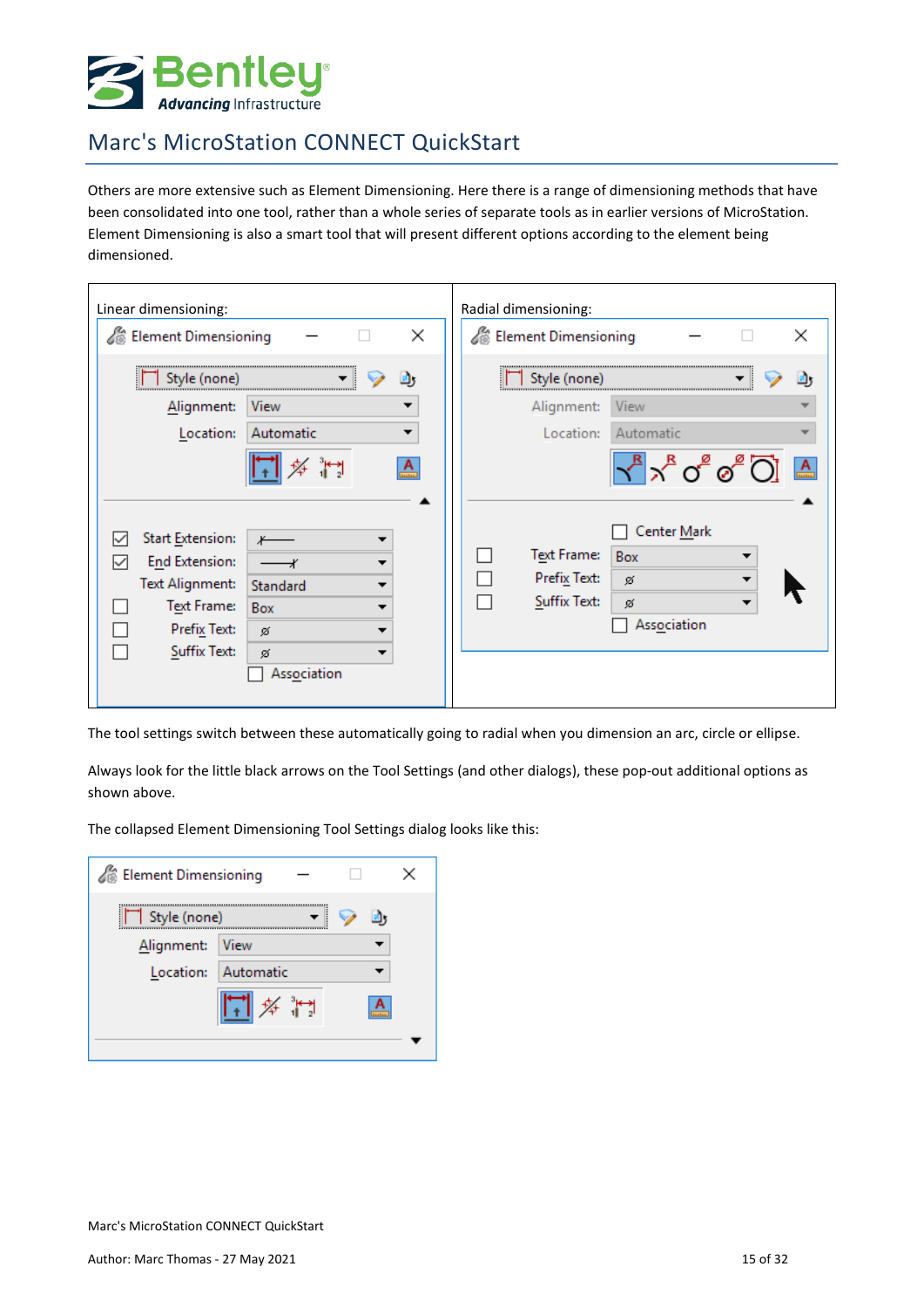

# <span id="page-15-0"></span>**PopSet**

PopSet is not included in the Ribbon by default, press Ctrl + T to open the Toolboxes dialog, then scroll down to PopSet, tick the box and click OK. Dock the PopSet toolbox in a convenient place, maybe above the Status Bar.



PopSet will automatically hide the Tool Settings dialog if you need to draw in the part of the screen it is occupying. Right-click on the PopSet icon to see the PopSet options,

By default, they are set as shown here, the timings and hide border can be changed to suit your own preferences if desired. The Hide Border is the zone around the dialog that is sensitive to the mouse. When the mouse enters this zone slowly the Tool Settings will be hidden.

| <b>PopSet Settings</b>                                                                                                                                                                                                                                         | ×      |
|----------------------------------------------------------------------------------------------------------------------------------------------------------------------------------------------------------------------------------------------------------------|--------|
| Auto-Position Tool Settings                                                                                                                                                                                                                                    |        |
| Allow Ctrl+Space When Disabled                                                                                                                                                                                                                                 |        |
| New Tool Delay (seconds):                                                                                                                                                                                                                                      | 0.25   |
| Hide Delay (seconds):                                                                                                                                                                                                                                          | 0.00   |
| Hide Border (pixels):                                                                                                                                                                                                                                          | 75     |
| Focus Item Description                                                                                                                                                                                                                                         |        |
| Option to have PopSet auto-position the Tool Settings when<br>the pointer is over a selected icon. If not set the Tool Settings<br>can only be shown with Ctrl+Space, by moving the pointer<br>over the PopSet dialog, or if a non-zero hide border has been ∨ |        |
|                                                                                                                                                                                                                                                                | Cancel |

Leave the Auto-Position Tool Settings box unticked for best behaviour by PopSet.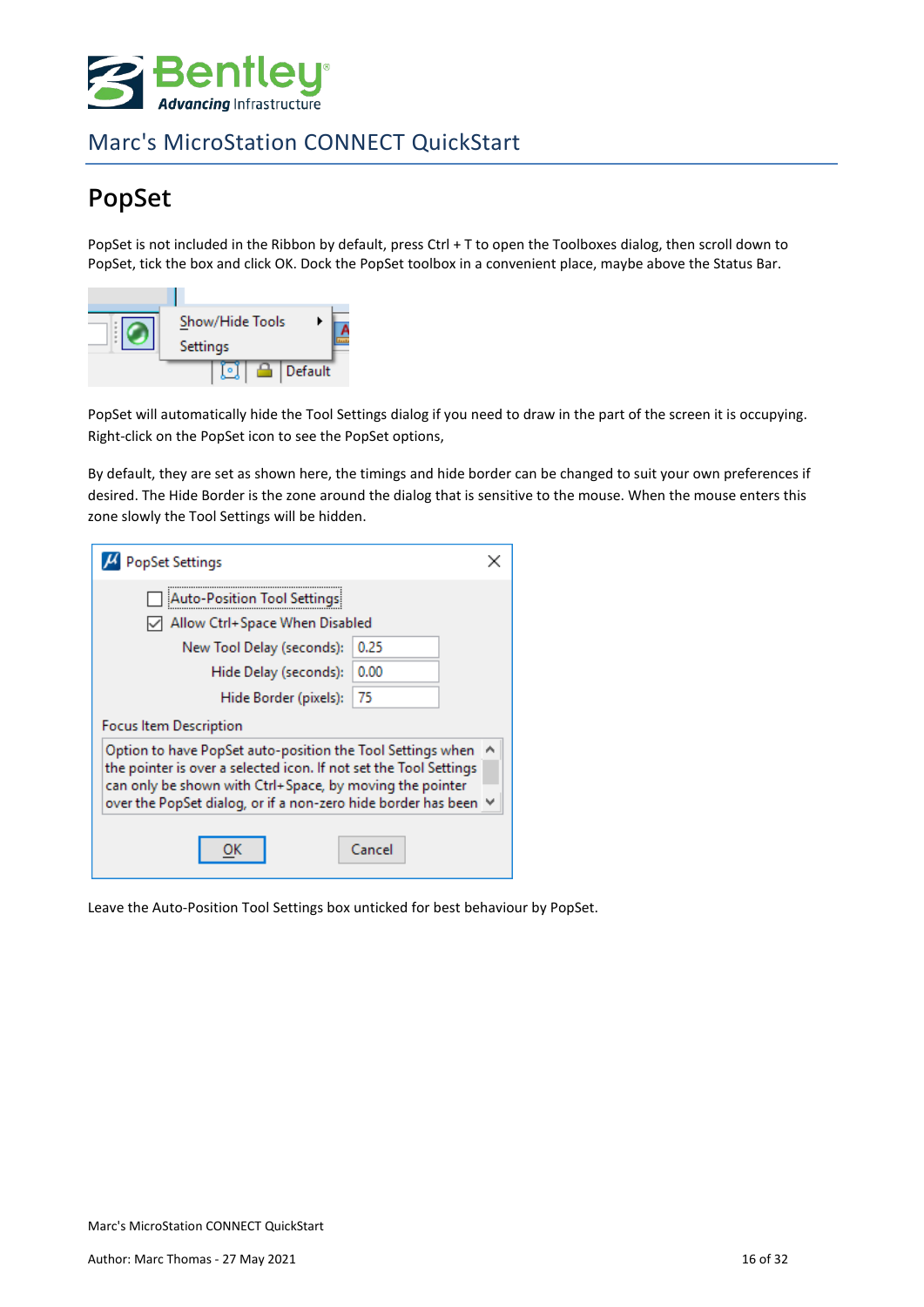

## <span id="page-16-0"></span>**Element Selection**

Quick Selection methods:

- **Drag** with the **Data** button (Left button) from Left to Right to select elements within the shaded marquee.
- **Drag** with the **Data** button (Left button) from Right to Left to select elements overlapping the shaded marquee, note the marquee will be dotted in this case.

(Note that both of these will be affected by the mode selected in Element Selection Tool Settings, see below)

**Right-click** and **hold** on the drawing background for a pop-up menu including: Select All, Select None (very useful!) or Select Previous.

The Element Selection Tool Settings have two rows:

- The top row is the **Method**, how you select.
- The bottom row is the **Mode**, what you select.

Using appropriate combinations of these options can really speed things up.



For example:

If you want to select everything in an area apart from one or two elements, set the mode to New or Add, Drag + Data over the elements. Then set Method to individual and Mode to Subtract and pick those one or two elements to remove them from the selection.

Or

Select the one or two elements then change the Mode to Invert and then Drag + Data across the whole area.

#### **Handles**

There are several new functions available using Handles in V8I. The only one that is really useful is to modify text.

#### **Alternate Text Handles**

You should notice that you have two types of handles for text in V8I. The "normal" blue square handles and the "alternate" green circle handles.

- If you select a green circle handle you can modify the line length of the text element and dynamically change the word wrap of the paragraph.
- If you select a blue square handle you can alter the size of the text block proportionally, however you have no immediate control over the text size so avoid using this. If you change a block size you can then match the modified text to the active text settings. A better sequence would be to match the text size then alter the proportions of the block with the green circle handles. Note that AccuDraw can be used in conjunction with handles to maintain alignments.
- Having selected a block of text you can use the ALT key to toggle between the "normal" and "alternate" handles, although this has the limitation already described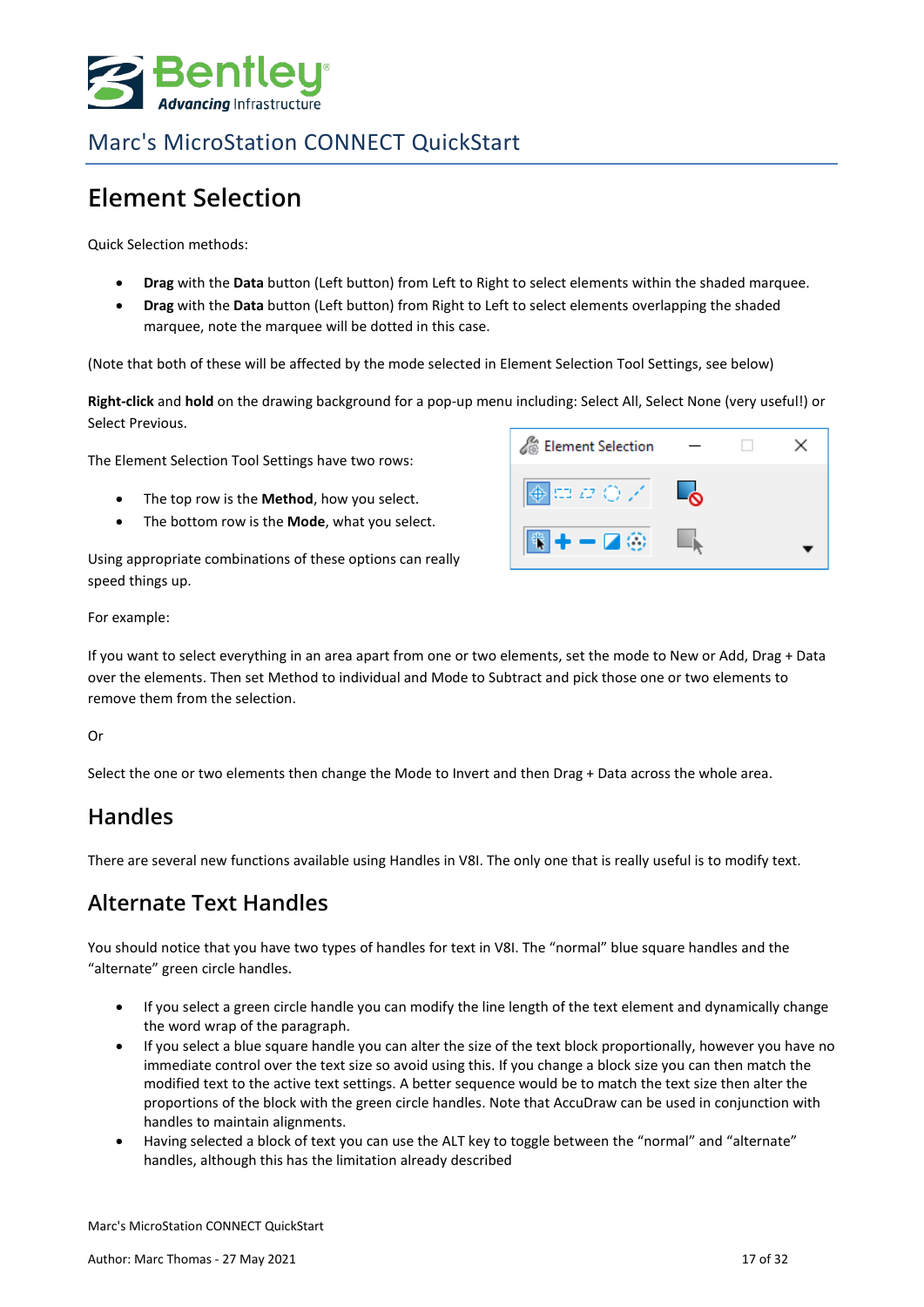

# <span id="page-17-0"></span>**Snapping**

The snaps menu is accessed by clicking (data button) on the snaps icon in the status bar.

Click (data button) on a snap mode to set it for the next action. It will then revert to its previous setting.

Click the Default Snaps pop-up to select the required default snap from the list.



Intersection Tangent Tangent Point  $\rightarrow$ Perp ᆚ Perp Point  $=$ Parallel 山 Point On ច្រ Multi-snap 1 n Multi-snap 2 W Multi-snap 3  $\odot$   $\lnot$   $\lnot$  $\overline{\phantom{a}}$ Default Snaps<sup>\*</sup>  $\times$ Snaps Γý,

**BDM** 

ᅬ

Multi-snaps:

Click on the Multi-snaps icon (highlighted above) to open the multi snaps settings window.

You can tick any of the snap modes listed. They will apply in order of priority as listed. Each snap mode can be moved up or down the list to suit your preferences.



| da   Defa                 |  |   |
|---------------------------|--|---|
| $\mu$ Multi-snap Settings |  | × |
| oda                       |  |   |
| Intersection<br>☑         |  |   |
| <b>Drigin</b>             |  |   |
| <b>Bisector</b>           |  |   |
| <b>Midpoint</b>           |  |   |
| ■ Keypoint                |  |   |
| $\Box$ Center             |  |   |
| <b>▽</b> Nearest          |  |   |
|                           |  |   |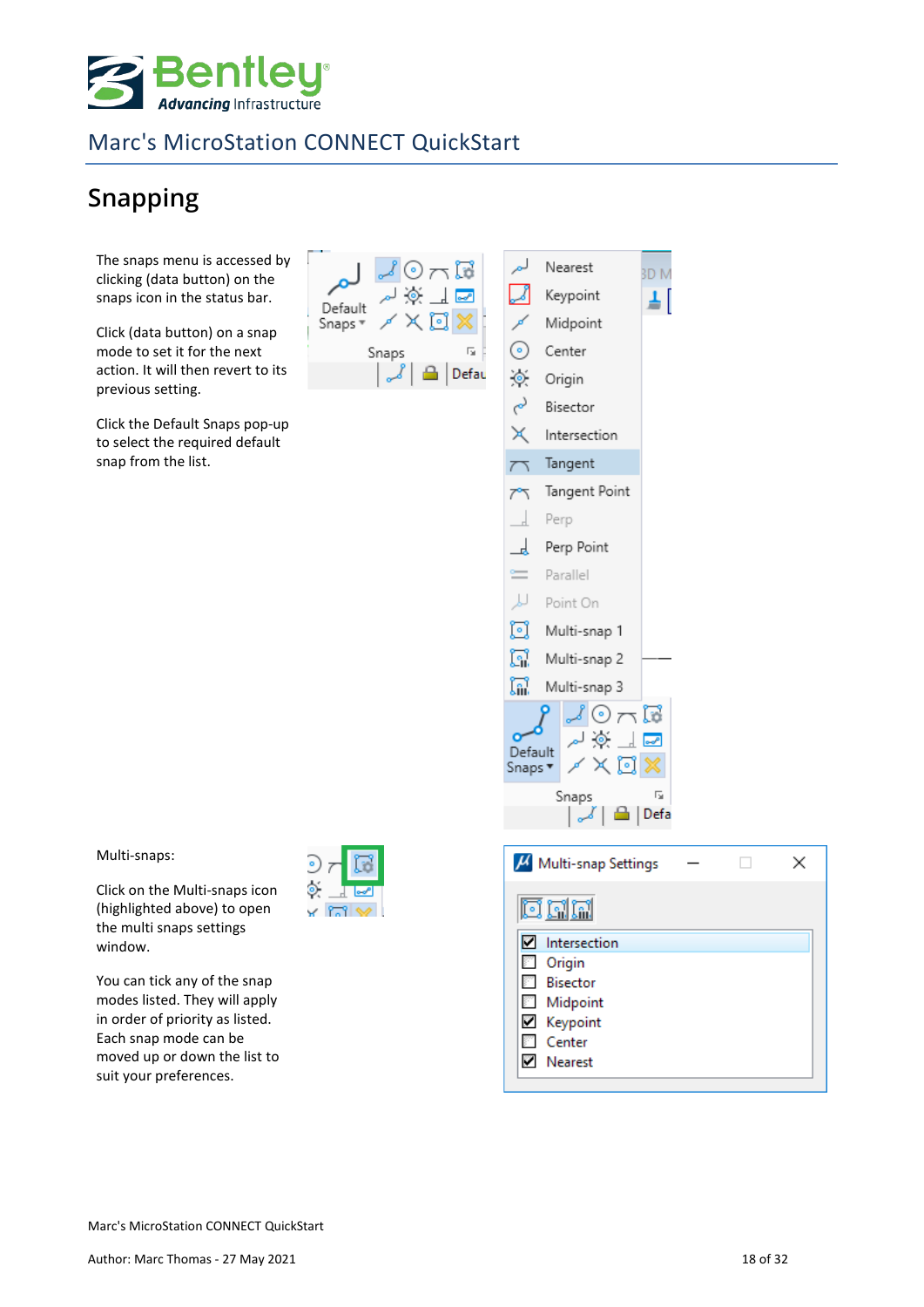

# <span id="page-18-0"></span>**AccuSnap**

AccuSnap is an essential tool that brings a range of snap functions to your cursor automatically.

| AccuSnap is turned on and off from this dialog. Settings menu ><br>Snaps > AccuSnap.                                                                                                                                                                                                                                                                | M AccuSnap Set<br>×                                                                                                                                                                                                                                                                         |
|-----------------------------------------------------------------------------------------------------------------------------------------------------------------------------------------------------------------------------------------------------------------------------------------------------------------------------------------------------|---------------------------------------------------------------------------------------------------------------------------------------------------------------------------------------------------------------------------------------------------------------------------------------------|
| Working with AccuSnap off is usually a huge waste of time,<br>don't do it!                                                                                                                                                                                                                                                                          | General<br><b>Elements</b><br>Feel<br>□ Enable AccuSnap                                                                                                                                                                                                                                     |
| The default settings work quite well but can be tweaked to suit<br>your preferences.<br>Enable for Fence Create allows AccuSnap to work with Fences.<br>Hold down Shift + Ctrl to turn AccuSnap off temporarily if you<br>want to manually snap to something. Also use to enable for<br>Fence Create if you have not ticked Enable for Fence Create | $\sqrt{\phantom{a}}$ Show Tentative Hint<br>○ Display Snap Icons<br>Update Statusbar Coordinates<br>Play Sound On Snap<br><b>Hilite Active Element</b><br>Identify Elements Automatically<br><b>Enable For Fence Create</b><br>$\boxdot$ Pop-up Info<br>Automatic<br>Delay (1/10 sec):<br>5 |
| The Elements tab offers options for what AccuSnap identifies.<br>In complex files you may wish to turn some of these off.                                                                                                                                                                                                                           | M AccuSnap Set<br>×                                                                                                                                                                                                                                                                         |
| Finding Elements by filled interior is a new ability in V8I.                                                                                                                                                                                                                                                                                        | Elements<br>General<br>Feel                                                                                                                                                                                                                                                                 |
| Sort hits by element class prioritises Primary elements over<br>Constructions, then Patterns and Dimensions so should be left<br>on.<br>Here are some examples of AccuSnap in action locating<br>keypoints.                                                                                                                                         | Turn snapping on for:<br>$\sqrt{ }$ Curves<br>$\nabla$ Dimensions<br>√ Text                                                                                                                                                                                                                 |
| The icon next to the yellow cross shows the current snap<br>mode. If you are using a multi-snap this icon will vary as the<br>available snap points are located.                                                                                                                                                                                    | <b>∞</b> Meshes<br>Find Elements By:<br>Interior of Filled Elements<br>Sort Hits By:<br>$\sqrt{ }$ Element Class                                                                                                                                                                            |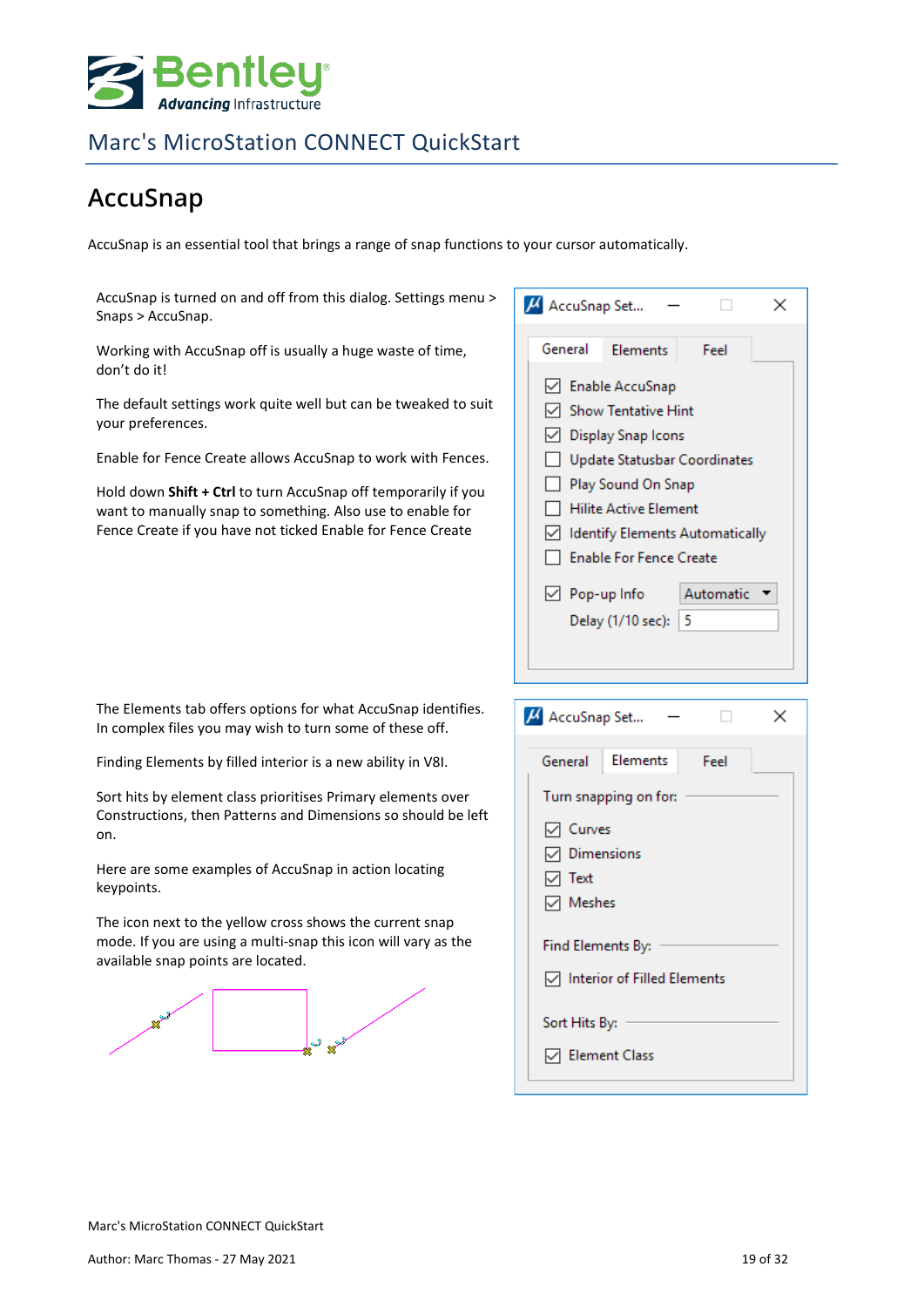

# <span id="page-19-0"></span>**Right-clicking**

Right-click is set by default to **Reset** (aka Cancel, reject, stop) **Reset** is used throughout this document.

| On the drawing background                      | <b>Element Selection</b><br>r                                 |
|------------------------------------------------|---------------------------------------------------------------|
| Reset and hold:                                | 品<br>Copy                                                     |
| Brings up this Pop-up tools menu at            | 릂<br>Move                                                     |
| the cursor                                     | $\overline{\mathbb{R}^d}$<br>Scale                            |
|                                                | ą.<br>Rotate<br>Ã<br>Mirror                                   |
|                                                |                                                               |
|                                                | ١e<br><b>Select Links</b>                                     |
|                                                | Level Off                                                     |
|                                                | Open View Attributes dialog<br>la.                            |
|                                                | <b>Model Properties</b>                                       |
|                                                | Clip Volume<br>▶                                              |
|                                                | <b>Select All</b><br>г.                                       |
|                                                | <b>Select None</b><br>٣<br><b>Select Previous</b>             |
|                                                |                                                               |
|                                                | Cut to Clipboard<br>No                                        |
|                                                | Copy to Clipboard<br>Ĥ<br>Paste from Clipboard                |
|                                                |                                                               |
|                                                | <b>Delete Element</b><br>×                                    |
|                                                | Properties<br>$\odot$                                         |
| On the drawing background                      | Ъ<br>田                                                        |
| Shift + Reset:                                 | Œ<br>₶<br>Window Zoom<br>Fit                                  |
| Brings up a View Control menu at the<br>cursor | சி<br>o.<br>2,<br>E<br>エ<br>e<br>View<br>Out<br>Area<br>Tools |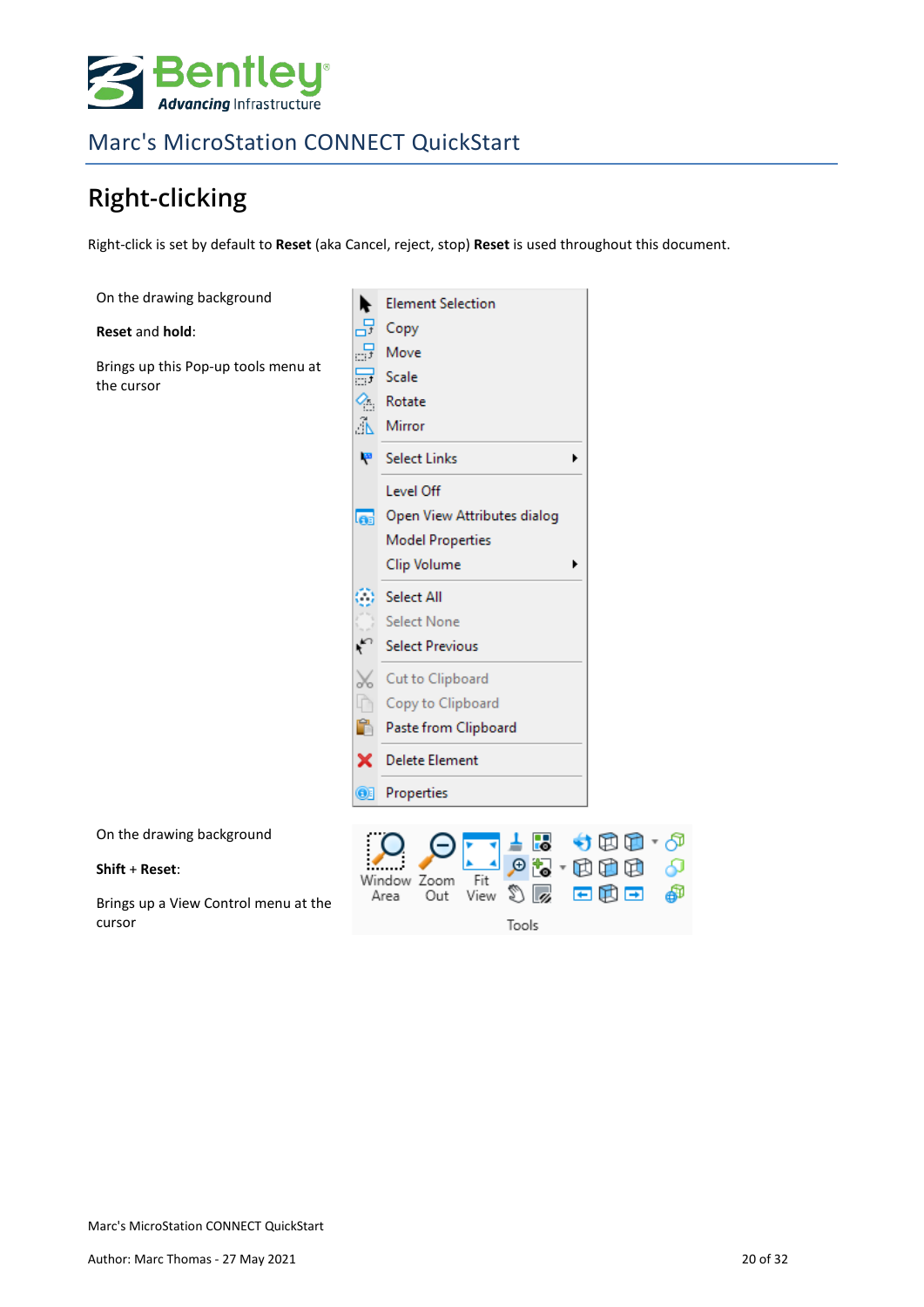

# <span id="page-20-0"></span>**Properties (or Element Information)**

The Properties dialog is a powerful tool not only for establishing the current state of elements but also for making changes. It has the great advantage when making changes of enabling you to be sure of the current state before changes are applied.

You can get at it either from the Primary Toolbox or by pressing Ctrl + I.

A quick modification sequence is to select one or more elements then press Crtl + I, as shown alongside:

When you select multiple elements, they will be listed at the top of the dialog.

The selection will be highlighted, in the various sections below some attributes will be shown as "Varies". This is very useful for identifying inconsistencies.

Clicking on an individual element in the list will show all the attributes for that element.

Any attribute that is shown in black can be modified either by over-typing or by picking from a pop-down list. If over-typing does not work use the pop-down, this operation of this dialog is not totally consistent yet.

Where this comes in really useful is for modification of several or many elements.

In this example, in the Contents panel the Text String property can be modified, changing all of the selected elements.

| <sup>3</sup> Properties                     |                                        | × |
|---------------------------------------------|----------------------------------------|---|
| $\triangle$ $\curvearrowright$ Elements (3) |                                        |   |
| A Text: A Text String                       |                                        |   |
| A Text: A Text String                       |                                        |   |
|                                             |                                        |   |
| A Text: A Text String                       |                                        |   |
|                                             |                                        |   |
| General                                     | ́                                      | ∧ |
|                                             | Element Descriptic Text: A Text String |   |
| Level                                       | <b>Default</b>                         |   |
| Color                                       | ⊠ ByLevel (0)                          |   |
| Weight                                      | Sea ByLevel (0)                        |   |
| Class                                       | Primary                                |   |
| Template                                    | (None)<br>0                            |   |
| Transparency                                |                                        |   |
| Geometry                                    |                                        |   |
| Rotation-X                                  | $0.00^\circ$                           |   |
| Rotation-Y                                  | $0.00^\circ$                           |   |
| Rotation-Z                                  | $0.00^\circ$                           |   |
| Origin                                      | 99513.870m."*Varies"*,0.00             |   |
| Extended                                    |                                        |   |
| Raw Data                                    |                                        |   |
| <b>Contents</b>                             |                                        |   |
| <b>Text String</b>                          | A Text String                          |   |
| <b>Text Style</b>                           | $\mathbb{Q}$<br>(None)                 |   |
| <b>Formatting</b>                           |                                        |   |
| <b>Text Color</b>                           | S ByLevel (0)                          |   |
| Font Name                                   | 雪 Arial                                |   |
| Vertical                                    | False                                  |   |
| Height                                      | 0.500m                                 |   |
| Width<br>Is Annotation                      | 0.500m<br>True                         |   |
| Justification                               | <b>Center Middle</b>                   |   |
| <b>Italics</b>                              | <b>False</b>                           |   |
| Slant Angle                                 | $0.00^\circ$                           |   |
|                                             | n nnnn                                 |   |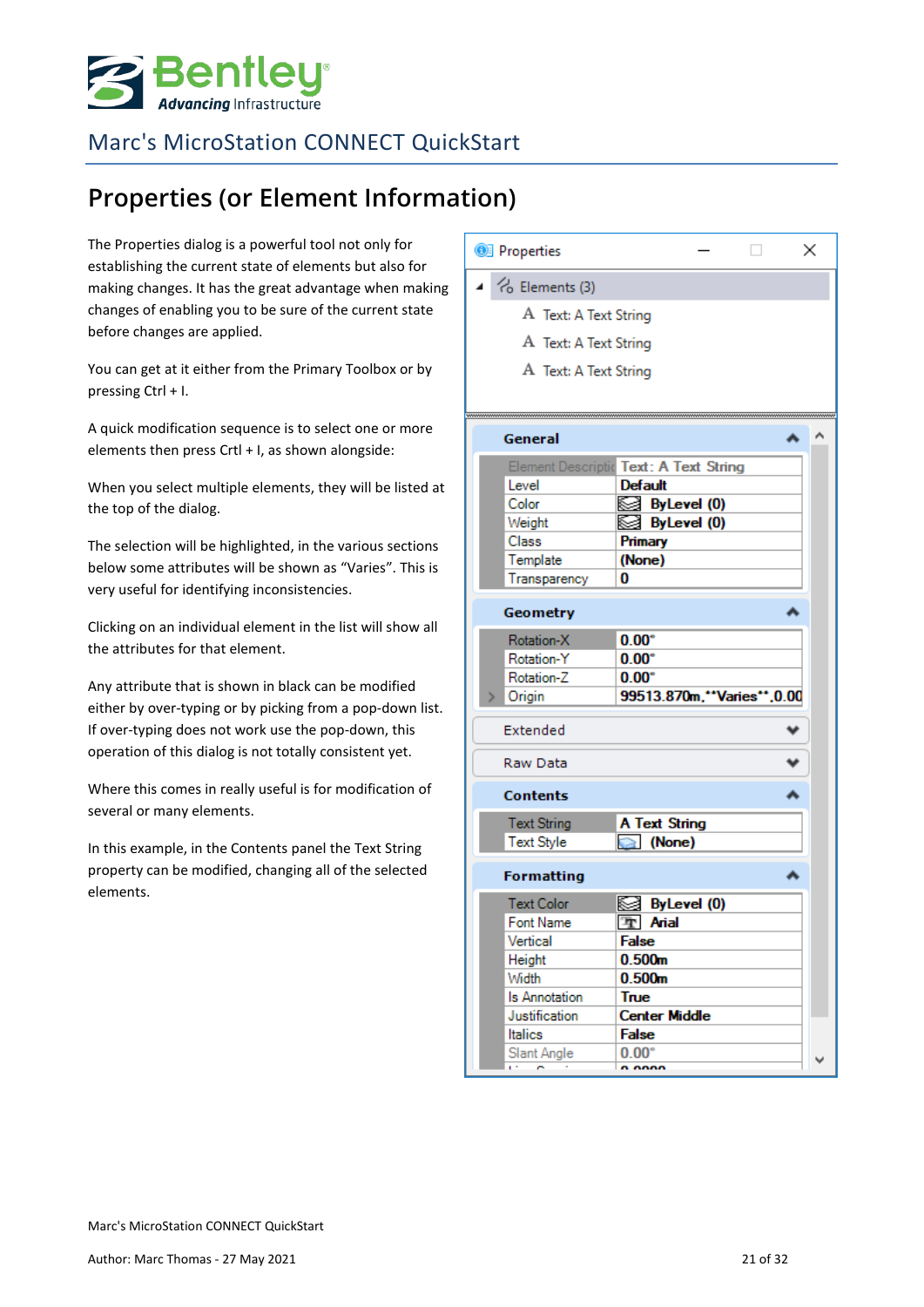

Another example:

- Place some text elements at varying angles then select them all.
- Press Ctrl + I
- Note that in the Geometry section the angle "Varies".

| Geometry   |                          |
|------------|--------------------------|
| Rotation-X | $0.00^\circ$             |
| Rotation-Y | $0.00^\circ$             |
| Rotation-Z | "Varies"                 |
| Origin     | "Varies","Varies",0.000m |

- Double-click to select \*\*Varies\*\*, type 30 then Enter.
- All the selected text items will be rotated to 30 degrees.

Now draw three random diameter circles try modifying their attributes.

Note: for circles to remain circular both primary and secondary axes have to be the same, there is no attribute for radius.

If too much information is displayed you can right-click on a field to Hide it or, right-click on the grey background of the dialog and turn things on and off from the pop-up menus. To see the grey background, either expand the dialog or collapse some of the sections. On the basis that you never know when things will come in handy I leave these alone most of the time.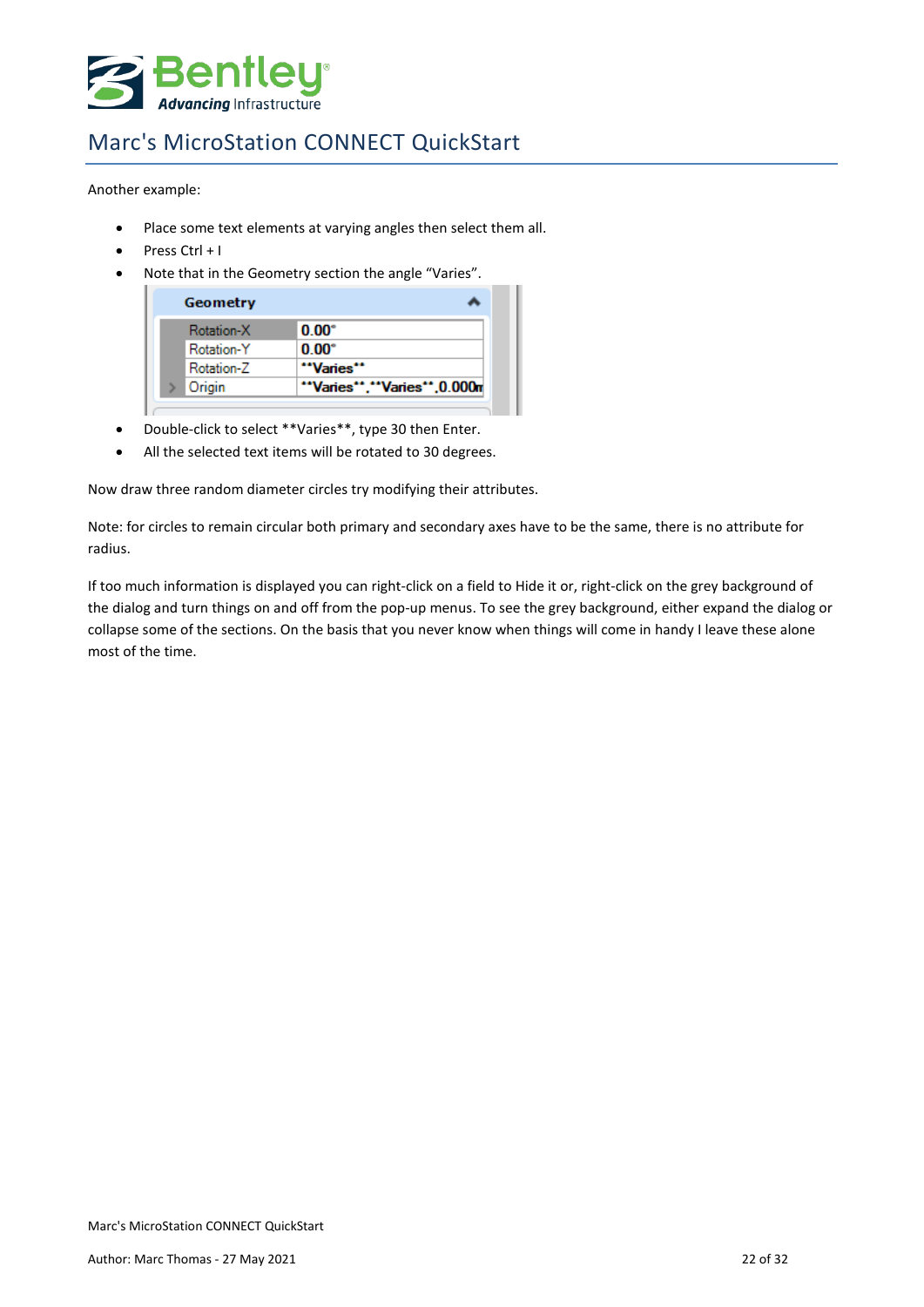

## <span id="page-22-0"></span>**AccuDraw**

In most instances AccuDraw replaces the need to use several manipulation commands. It does require perseverance to become familiar with the shortcuts and exact syntax of some operations.

AccuDraw adds two features to the interface:

• A graphic indicator called the "compass" at any active data point on a drawing.



• A precision input window, the AccuDraw window, with fields for entry of x,y (and z in 3d drawings) coordinates or polar (distance,angle) co-ordinates as appropriate.

| $\mathsf{X}$ 99540.215 | 80083.069 | 1497 - |
|------------------------|-----------|--------|
|                        |           |        |

The active field will be determined by the cursor direction/location relative to the compass. For example, move the cursor in the x direction, the x field will become active automatically, just type in the dimension and click the left mouse button.

Keyboard short cuts offer single key operation when the focus is in the AccuDraw window (focus = highlighted field or button). With AccuDraw in focus press '?' to see a list of AccuDraw shortcuts, see below for more on these.

## **Starting AccuDraw**

AccuDraw is set to be on by default in user preferences.

If it has been turned off click the AccuDraw button in a Ribbon Primary Group (F4 to search the Ribbon).



#### **Controlling the Compass**

The Compass operates in two modes, co-ordinate and polar. In co-ordinate mode x and y dimensions are input. In polar mode angle and distance are input.

Switching from one mode to the other is achieved by pressing 'M'.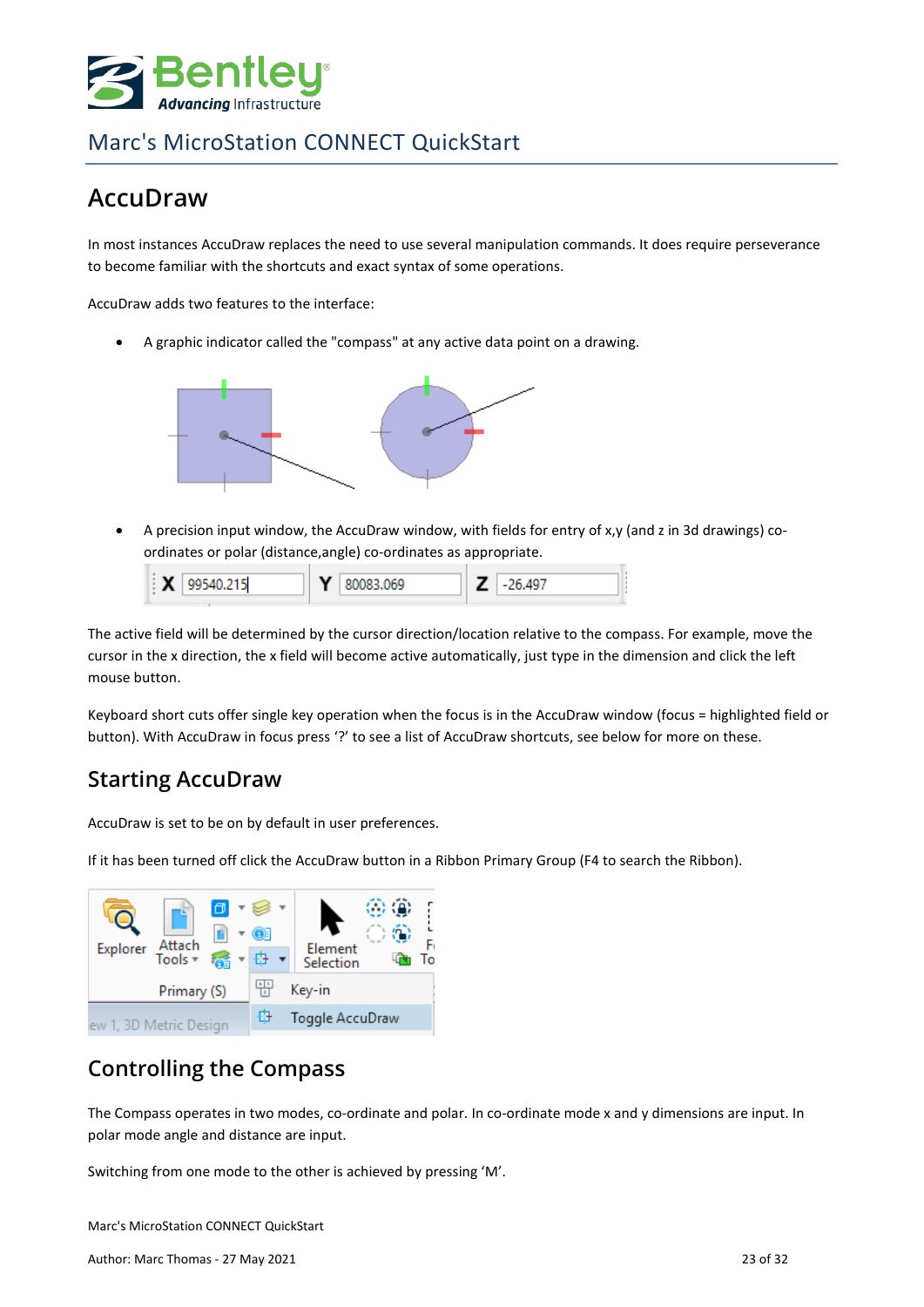

By default the compass will rotate as elements are drawn so that the angles are always relative to the last element. This only becomes apparent when elements are placed at non-orthogonal angles.

The compass can be rotated back to x,y orientation to the view by pressing V, i.e. y vertical, x horizontal to the right.

#### **Basic Drawing with the Compass**

Try drawing a line with AccuDraw on. At the start of the line the compass appears. Notice that when the cursor is within about 3° of the x or y axes the line will snap to the axis.

When the line is snapped to an axis, press Return. The line will then be locked to that axis, its length can be set either by keying in a dimension or by snapping to another element, note that the line remains on axis wherever the element being snapped to is located.

Pressing X or Y will lock the current value entered into the AccuDraw window X or Y fields. This value can either be typed in or obtained by snapping to an element.

AccuDraw remembers the last dimension you used, draw a line, then another and watch for the grey bar that appears when you get to the previous length:



If focus is not in the AccuDraw dialog, press **F8**.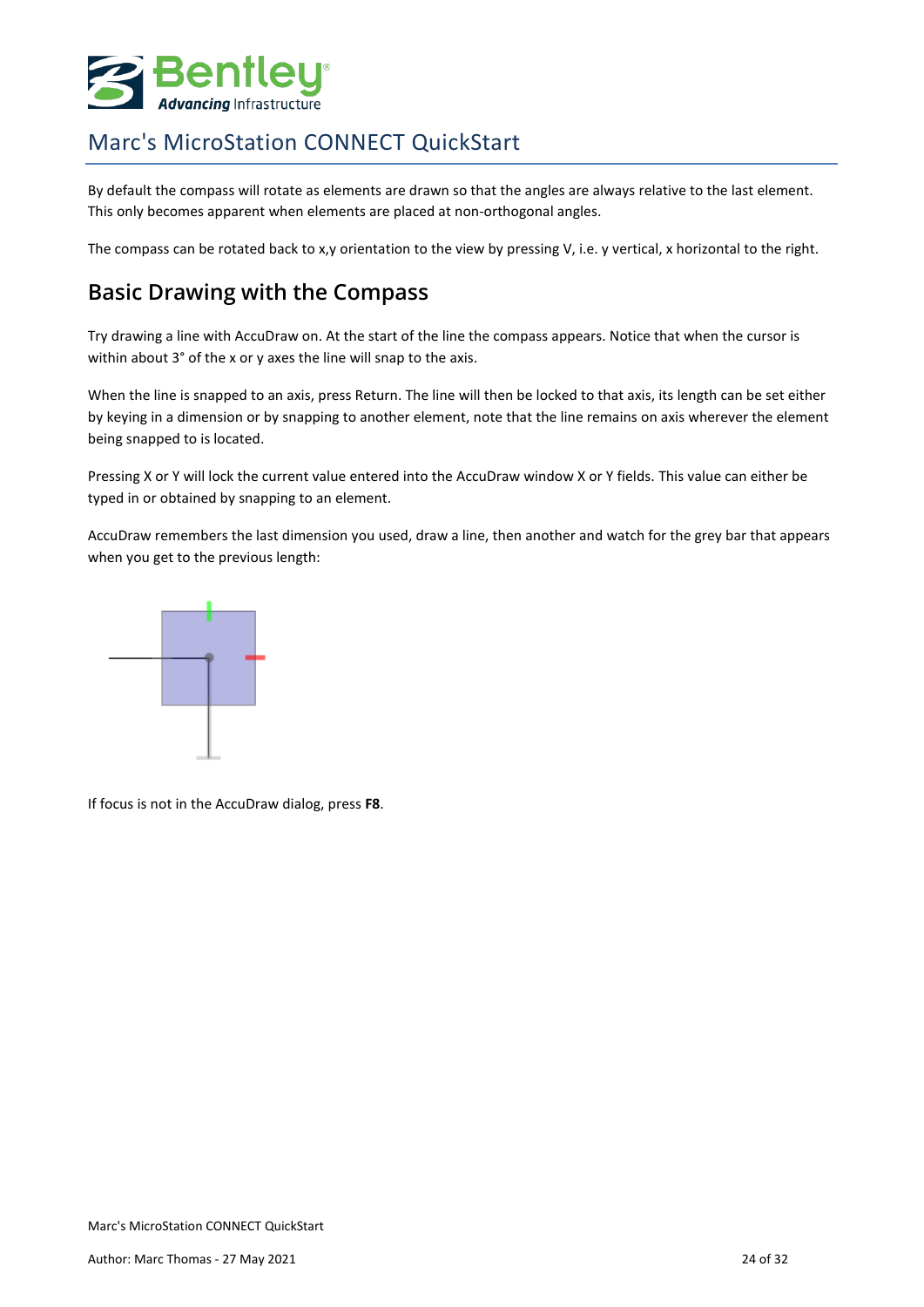

## <span id="page-24-0"></span>**AccuDraw's Shortcuts**

These are some of the most useful standard Shortcuts:

#### **Enter Smart Lock**

Press return/enter key to lock elements onto the AccuDraw axes. For example, once return/enter is pressed a line will remain locked on the selected axis regardless of the mouse position.

#### **Space Change Mode**

Press Space bar to switch from x y z co-ordinates to polar (angle and distance) co-ordinates.

#### **View Rotation**

#### V View Rotation

Press V to rotate the AccuDraw compass back from an angle to orthogonal x,y orientation aligned with the view. Use V when the view has been rotated.

#### T, F and S Rotation

In 3D rotate the compass to Top, Front and Side planes with these keys. In 2D T will rotate to the true XY. Note that if the 2D view is rotated this will be different to the View orientation.

#### E Cycle Rotation

In 3D press E repeatedly to cycle through the rotations.

#### **O Set origin**

Using the Offset "O" function

Press O to move the origin from a snap point or data point. To use this, snap to a point, then press O (not zero), you will then be able to input dimensions using AccuDraw to move the origin (or start point) of the next step in the operation which you are performing.

This function can replace many operations where an element is initially located by snapping to an existing element and then moved by distance to a new position. It will be equally useful in many other situations. The following simple example will explain:

The sequence is:

- Start AccuDraw.
- Select the tool which you wish to use, Place Block for example.
- Snap to the first point.
- Then before you do anything else, press O (the letter not the number, it's not case sensitive)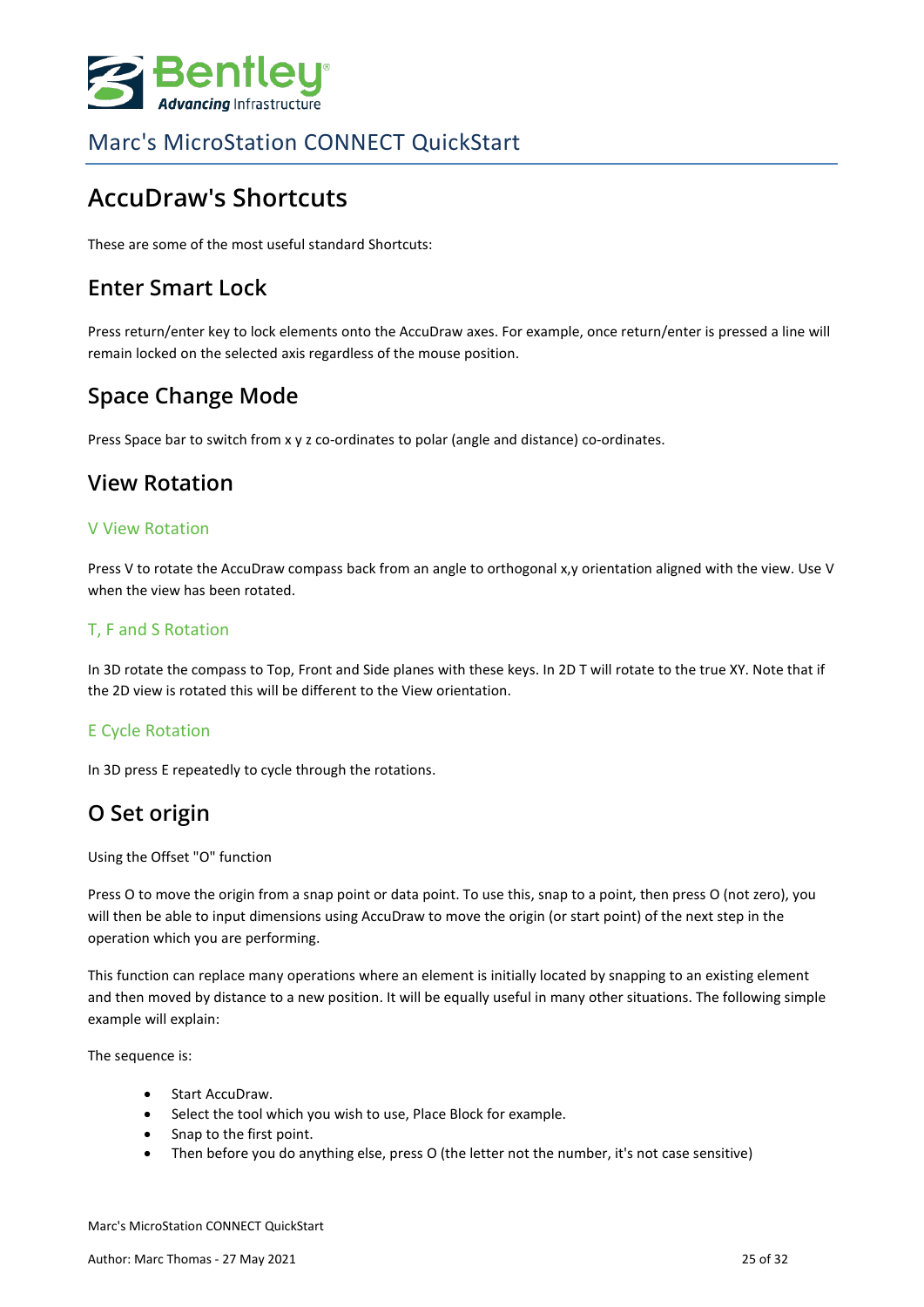

• Now move the cursor, see that the dimensions in the AccuDraw window are following the cursor and that when the cursor moves near to an axis a white guideline appears. What you are actually moving is the start point for the block.

For example, to place a block 300 x 300 away from the first snap point enter 300 into both AccuDraw window fields and accept with the data button. The first point of the block will now be 300 x 300 away from the start point.

This can be used in sequences, in the example above the start point of the block is placed relative to a point, the opposite corner of the block could be placed relative to another point with a similar sequence. It takes a little getting used to but once you have become familiar with the sequence offset can save a lot of copying around of elements and eliminates the need for most construction lines.

#### **Snaps**

AccuDraw has several shortcuts to temporarily override the current Snap Mode.

- Intersect snap, press **I**.
- Centre snap, press **C**.
- Keypoint snap, press **K**. This will bring up a small dialogue box where the number of keypoints can be changed.

| H Keypoint Snap Divisor |        |  |  |  |
|-------------------------|--------|--|--|--|
|                         |        |  |  |  |
|                         | Cancel |  |  |  |

The override will revert to the current Snap Mode once the current snap action has been accepted.

e.g. place a line with Keypoint as your current Snap Mode, use AccuDraw I to override to Intersect snap, snap to the intersection, accept that snap and the snap will immediately revert to Keypoint.

#### **Rotating the Compass**

The compass can rotate to align with the normal orthogonal grid but can also be rotated in several ways to other grids that relate to buildings or other real-world features.

#### **Rotating the AccuDraw grid.**

When drawing objects that are not aligned to a normal grid, e.g. existing buildings, the compass can be rotated to the desired alignment. This can be done either temporarily for a single operation or set for a series of operations. These take a little getting used to but once you get the sequence right are very useful.

#### **RE**

This rotates the compass to align with an existing element. Type RE then click on the element that you wish to align with.

Also available are the RA and RQ shortcuts but these are largely superseded by RE and the use of ACS tools.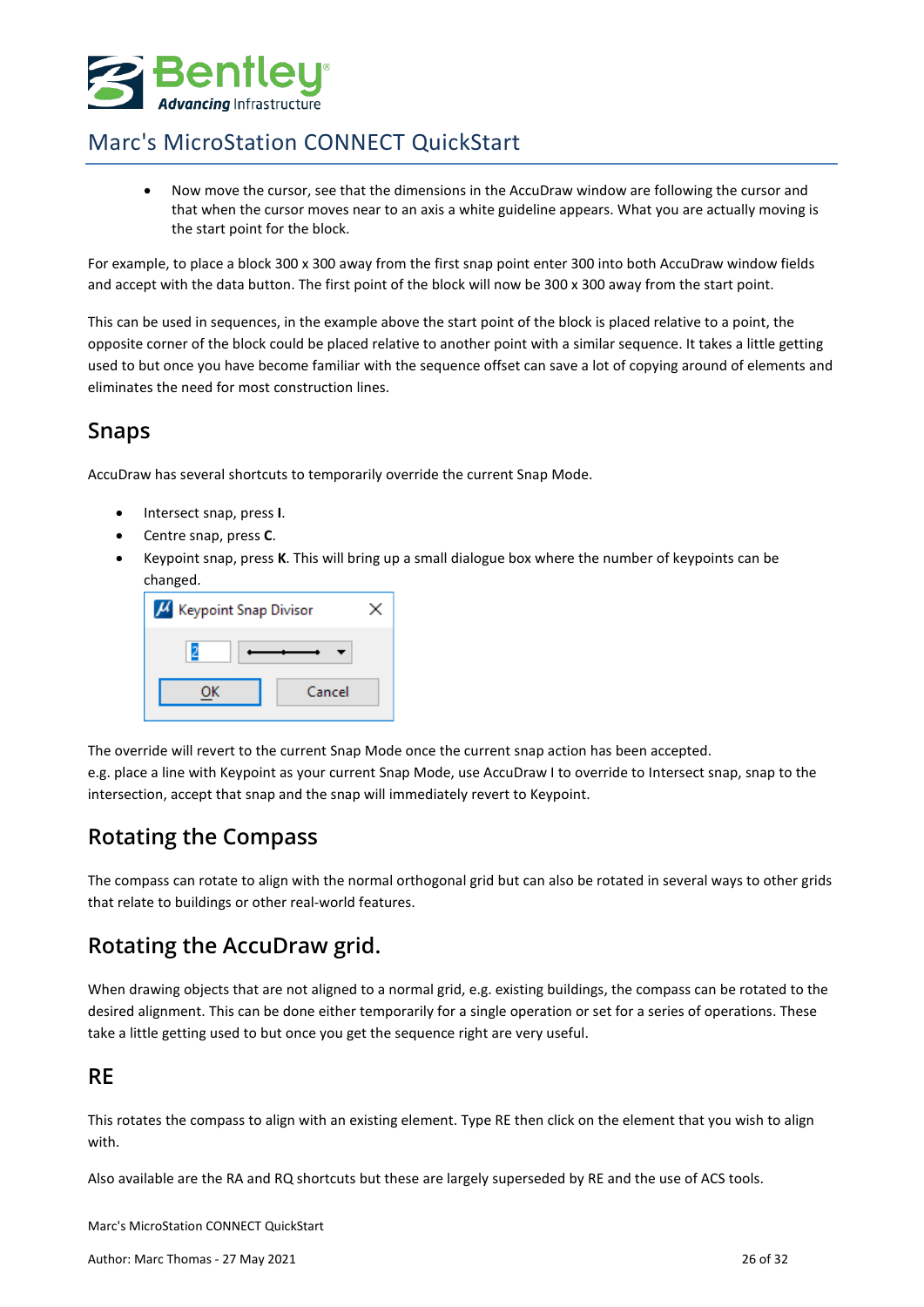

#### **RA**

RA does two things, it either rotates AccuDraw to the active ACS, if there is one, or allows you to set rotation for a series of operations. RE is quicker and easier to use in most cases.

Enter a data point at one end of the element whose orientation you wish to match, type RA, when prompted, snap again to the same point, then snap to the other end of the existing element and accept with the left button. The compass will remain in this orientation until either another RA is executed or any of V, T, F, S and E are used to rotate the compass back to normal x,y (,z) orientation.

#### **RQ**

To set rotation for a single operation enter a data point, type RQ and then snap to another point to define the rotation. This rotation will persist until the next time the reset button is pressed.

#### **B Base Rotation**

As far as I can see this has some use in 3D. If you have used RQ or RA this returns to the plan that you are working in. i.e. if you were in the F rotation when you used RQ to do a quick rotate in that plane, BR will unrotate you back to F, whereas pressing T, V or E will take you to another plane. Worth playing with.

## **Combining AccuDraw functions**

Any of the AccuDraw shortcut keys can be used in sequence. For example, try O to offset an element position followed by I to snap the endpoint of the element to an intersection.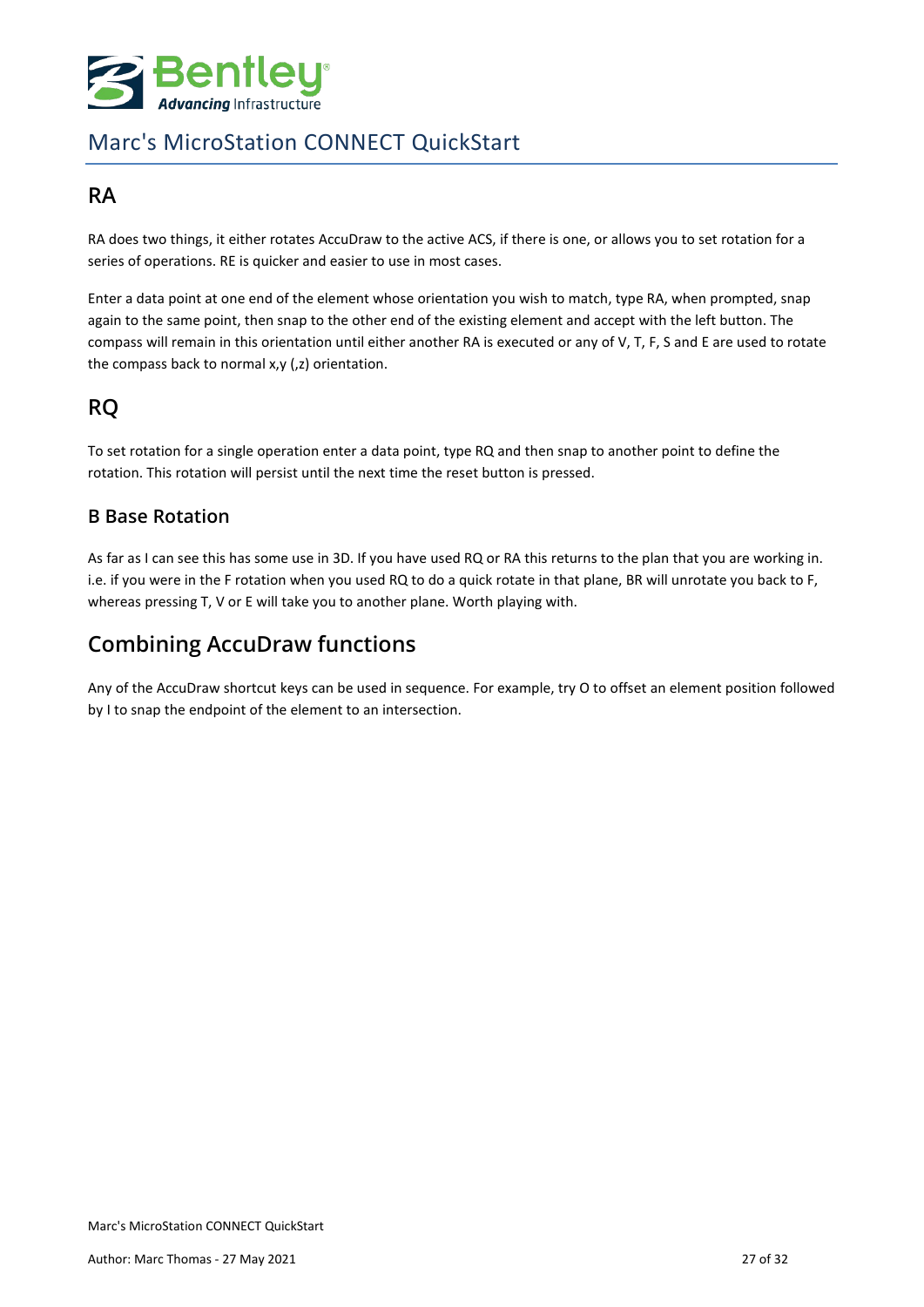

# <span id="page-27-0"></span>**Explorer Dialog**

The Explorer dialog has been significantly enhanced in CONNECT Edition, the details are beyond the scope of this QuickStart, more information can be found in the help documentation or online via CONNECT Advisor.



In CONNECT Edition this dialog exposes additional information about files, their contents and project resources.

There are many right-click menus that enable direct access or actions relevant to the selected item.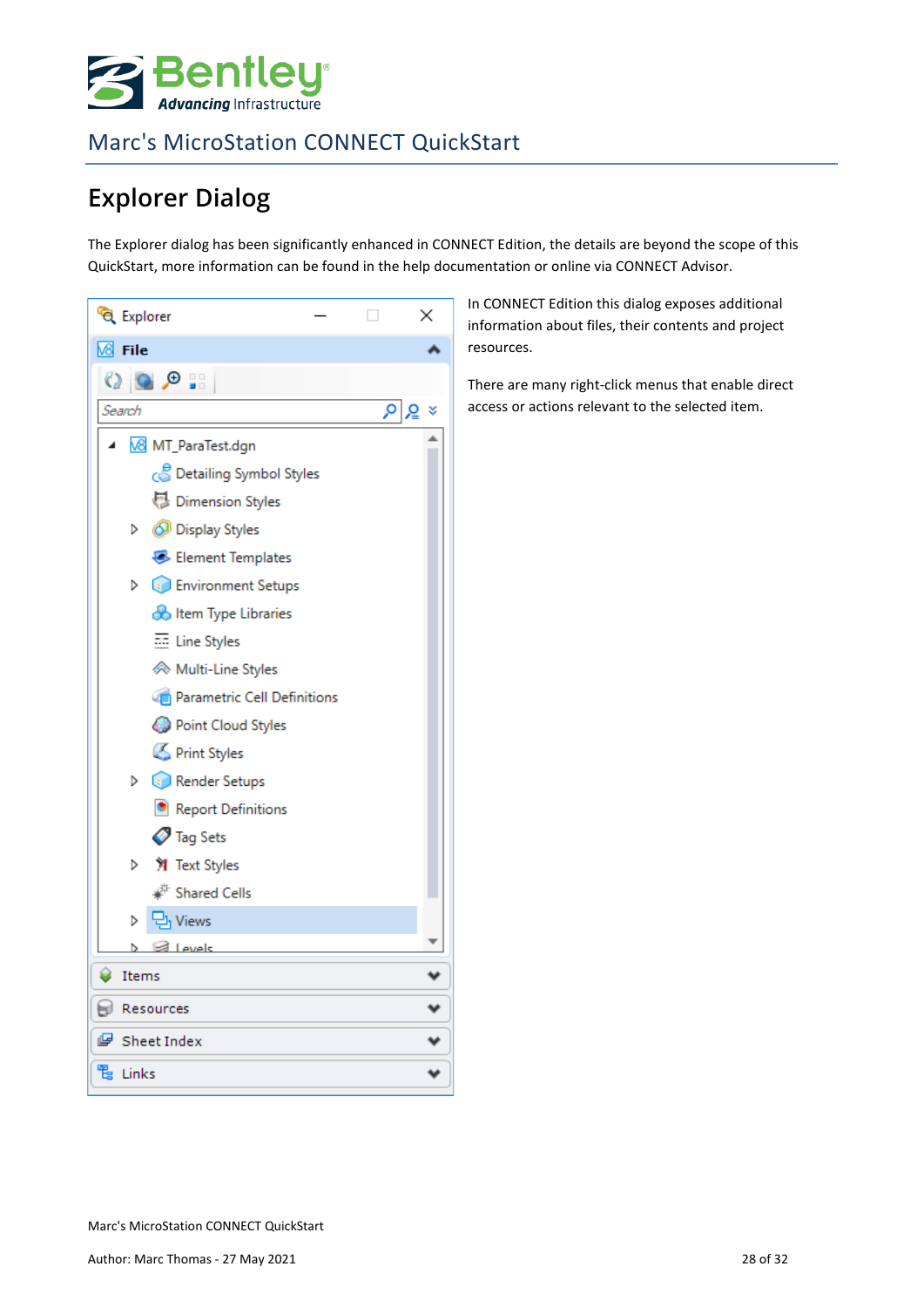

# <span id="page-28-0"></span>**Docking**

Many dialogs can be docked, icons showing the available options will display as a dialog is dragged to the edge of the screen. They include the available positions and tabbed options:

| ×          |                       |                                         |                                   |               |   |  |
|------------|-----------------------|-----------------------------------------|-----------------------------------|---------------|---|--|
| tion Scale |                       |                                         |                                   |               |   |  |
| Group      |                       | <sup>3</sup> Properties                 |                                   |               | × |  |
| ▼          |                       | $\blacktriangle$ $\approx$ Elements (3) |                                   |               |   |  |
|            |                       | A Text: A Text String                   |                                   |               |   |  |
|            |                       | A Text: A Text String                   |                                   |               |   |  |
|            | A Text: A Text String |                                         |                                   |               |   |  |
| Ŧ          |                       |                                         |                                   |               |   |  |
|            |                       |                                         |                                   |               |   |  |
|            |                       | z                                       | 0.000m                            |               | Α |  |
|            | $\checkmark$          | Range High                              | $995 -$                           | D1m."Varies". |   |  |
|            |                       | х<br>У                                  | $99r \Delta$<br>Mm                |               |   |  |
|            |                       | z                                       | ¢<br>U.                           |               |   |  |
|            |                       | Size                                    | 130                               |               |   |  |
|            |                       |                                         |                                   |               |   |  |
|            |                       | Linkages<br>XAttributes                 | $\overline{\mathbf{v}}$<br>2<br>0 |               |   |  |

Once docked dialogs can be pinned as tabs:

|      | Drawing                                |      | v                 | Drawing Composition                     |         |          |         |           |
|------|----------------------------------------|------|-------------------|-----------------------------------------|---------|----------|---------|-----------|
| File | Home                                   | View | Annotate          | Attach                                  | Analyze | Curves   |         | Constrair |
|      | None<br>120<br>$\overline{\mathbf{v}}$ |      | Default ((none))  |                                         | ÷       | Explorer | Attach  | □         |
|      |                                        |      | <b>Attributes</b> |                                         |         |          | Primary |           |
|      | Saved Views - View 2                   |      |                   | References (0 of 0 unique, 0 displayed) |         |          |         |           |
|      |                                        |      |                   |                                         |         |          |         |           |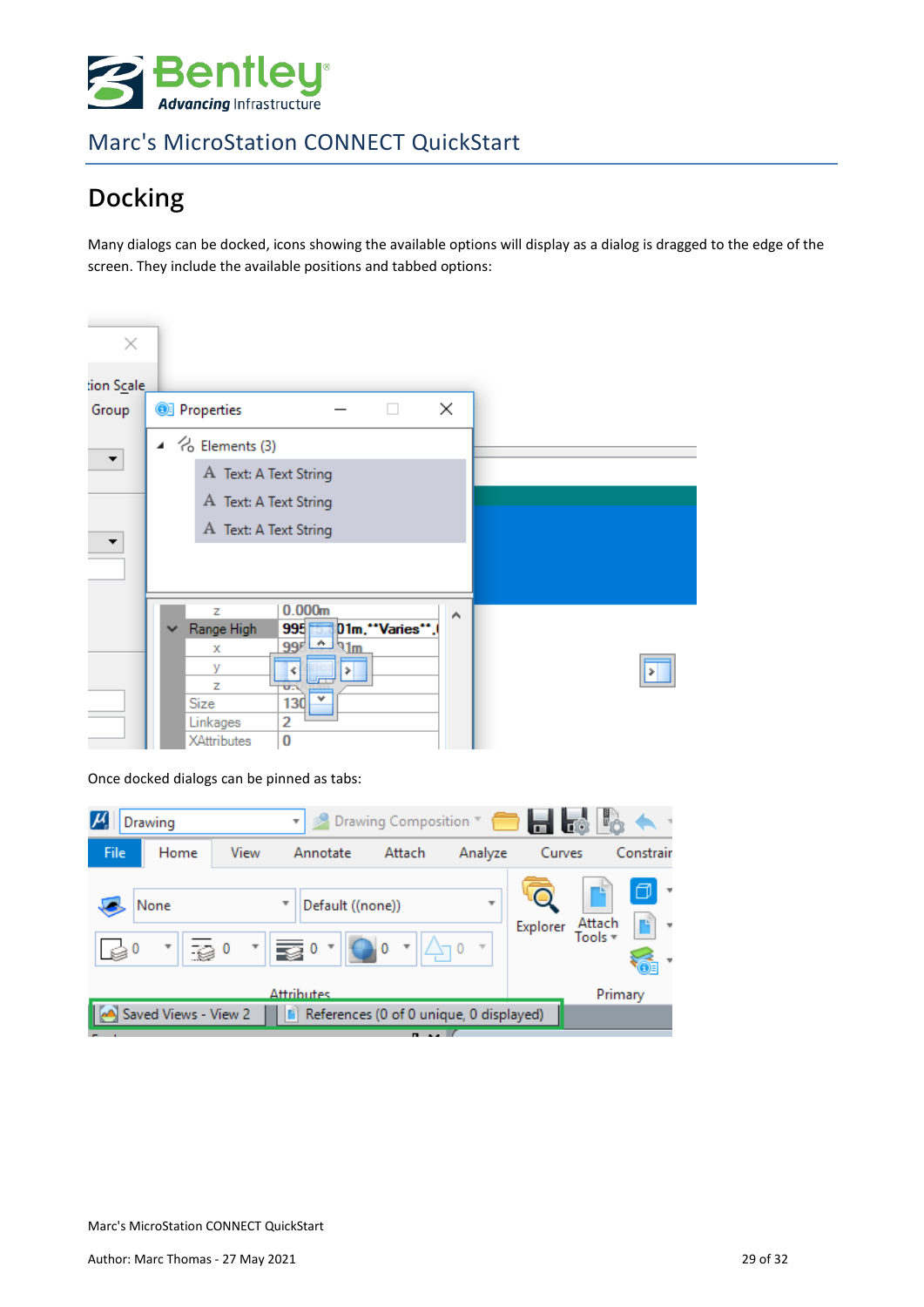

## <span id="page-29-0"></span>**Appendix A - Setting your User Preferences:**

From MicroStation's Workspace menu pick Preferences where a couple of useful options are:

### **Help**

Turn off Use Online Help, this can speed up access to the help documents as it uses the local files.

| $\mu$ Preferences [Personal] |                                            |  |
|------------------------------|--------------------------------------------|--|
| Category                     |                                            |  |
| Database                     | Name for Preferences:   Marc's Preferences |  |
| <b>Help Settings</b>         | Use Online Help                            |  |
| Input                        |                                            |  |
| Language                     |                                            |  |

## **Multiple Monitors**

If you have multiple monitors MicroStation can be set to open a separate window for each monitor (up to four) that can be maximised to each avoiding a single window stretched across multiple monitors:

| H Preferences [Personal]      |                                                        |  |
|-------------------------------|--------------------------------------------------------|--|
| Category<br>Database          | Name for Preferences:   Marc's Preferences             |  |
| <b>Help Settings</b><br>Input | Open Multiple Application Windows<br>-2                |  |
| Language<br>Look and Feel     | 3<br>Save Settings on Exit<br>Auto-save Design Changes |  |
| Mouse Wheel<br>Operation      | Compress File On Exit<br>Sunc Symbology to Ryl evel    |  |

#### **View Options**

View Options: Tick the two boxes shown changing Selection Set Colour to Cyan (or another of your preference), these will override whatever colours are set in each design file giving you consistent colours.

| <b>View Options</b> | Dynamics:           | 0.25<br>≺                                 |                               |  |
|---------------------|---------------------|-------------------------------------------|-------------------------------|--|
|                     | Auto-Locate:        | ≺                                         | 0.65                          |  |
|                     |                     | Opaque                                    | Clear                         |  |
|                     |                     | Auto-Locate Display Thin Edges in Overlay | No Animation On View Rotation |  |
|                     | Design Background:  |                                           | $\boxdot$ Element Hilite:     |  |
|                     | Drawing Background: | ш                                         | Selection Set:                |  |
|                     | Sheet Background:   |                                           |                               |  |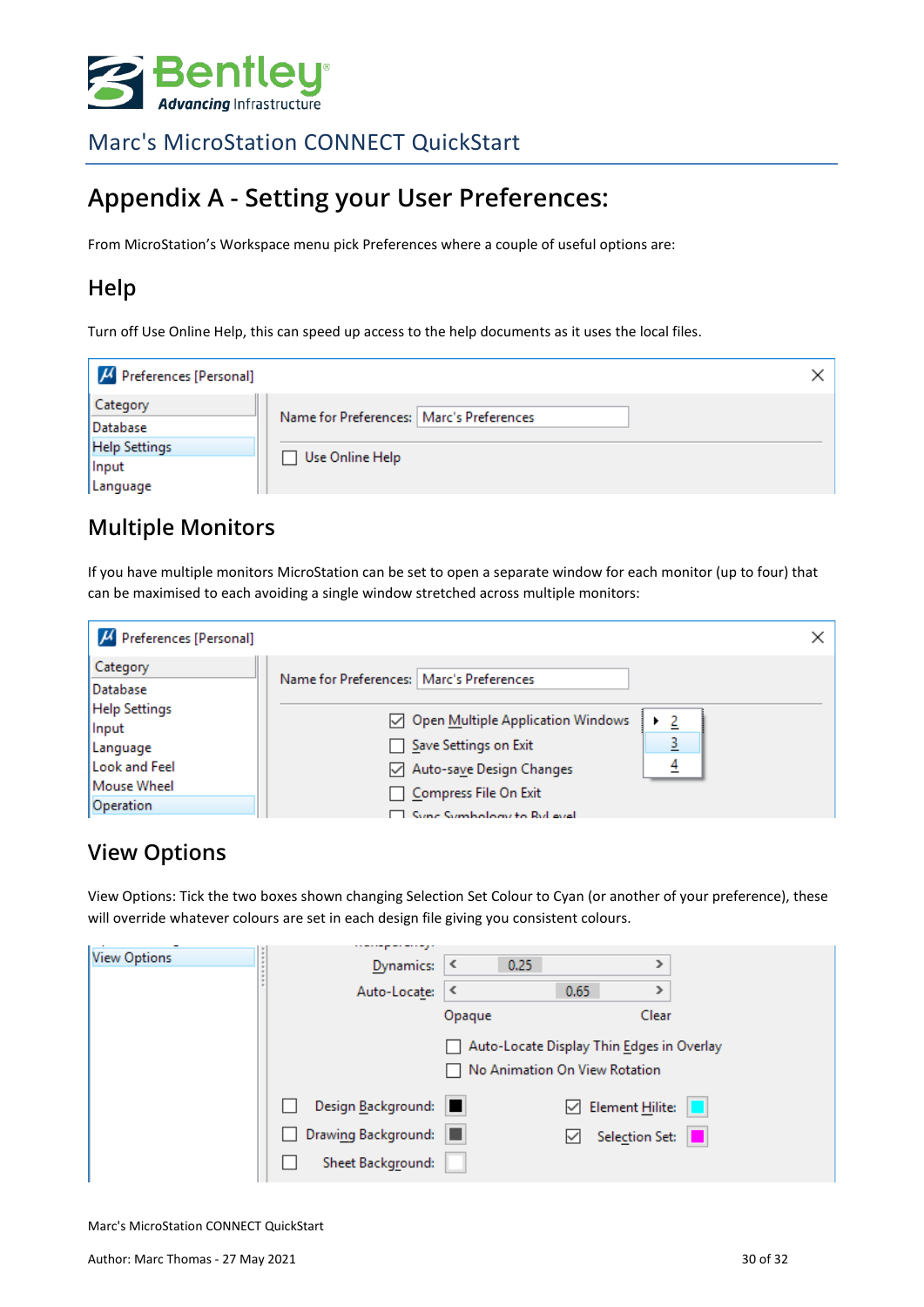

# <span id="page-30-0"></span>**Appendix B - Position Mapping**

Position Mapping is an optional method of accessing tools via the keyboard without having to memorise long lists of letter combinations and their associated tools. It is also language independent. This can be a useful addition to other shortcuts.

It is turned on in Backstage > Settings > User > Preferences:

| H Preferences [Personal]           |                                          | ×                                                     |
|------------------------------------|------------------------------------------|-------------------------------------------------------|
| Category<br>Database               | Name for Preferences: Marc's Preferences |                                                       |
| <b>Help Settings</b><br>Input      |                                          | ○ Use Position Mapping<br>Show Position Mapping Aids  |
| Language<br>Look and Feel          | Attributes & Primary:                    | AS                                                    |
| Mouse Wheel<br>Operation           | Main:                                    | 1234567890                                            |
| Position Mapping<br>Raster Manager | Tasks & Ribbon:                          | <b>QWERTDFGZXCVB</b>                                  |
| Reference                          | <b>Tool Settings:</b>                    | YUIOPHJKL;NM,./                                       |
| Render<br><b>Ribbon</b>            | Menus & Popups:                          | 1234567890QWERTYUIOPASDFGHJKL;ZXCVBNM,./              |
| Spelling                           |                                          | Left Handed                                           |
| Tags<br>Text                       |                                          | <b>Right Handed</b>                                   |
| <b>Update Settings</b>             |                                          |                                                       |
| <b>View Options</b>                |                                          |                                                       |
|                                    |                                          |                                                       |
|                                    |                                          |                                                       |
|                                    |                                          |                                                       |
|                                    |                                          |                                                       |
|                                    |                                          |                                                       |
|                                    |                                          |                                                       |
|                                    | Focus Item Description:                  |                                                       |
|                                    |                                          | For more options, click on the category list at left. |
|                                    |                                          |                                                       |
|                                    |                                          | <b>Defaults</b><br>Cancel<br>OK                       |

Enabling this adds letters to the Ribbon that are arranged by position: